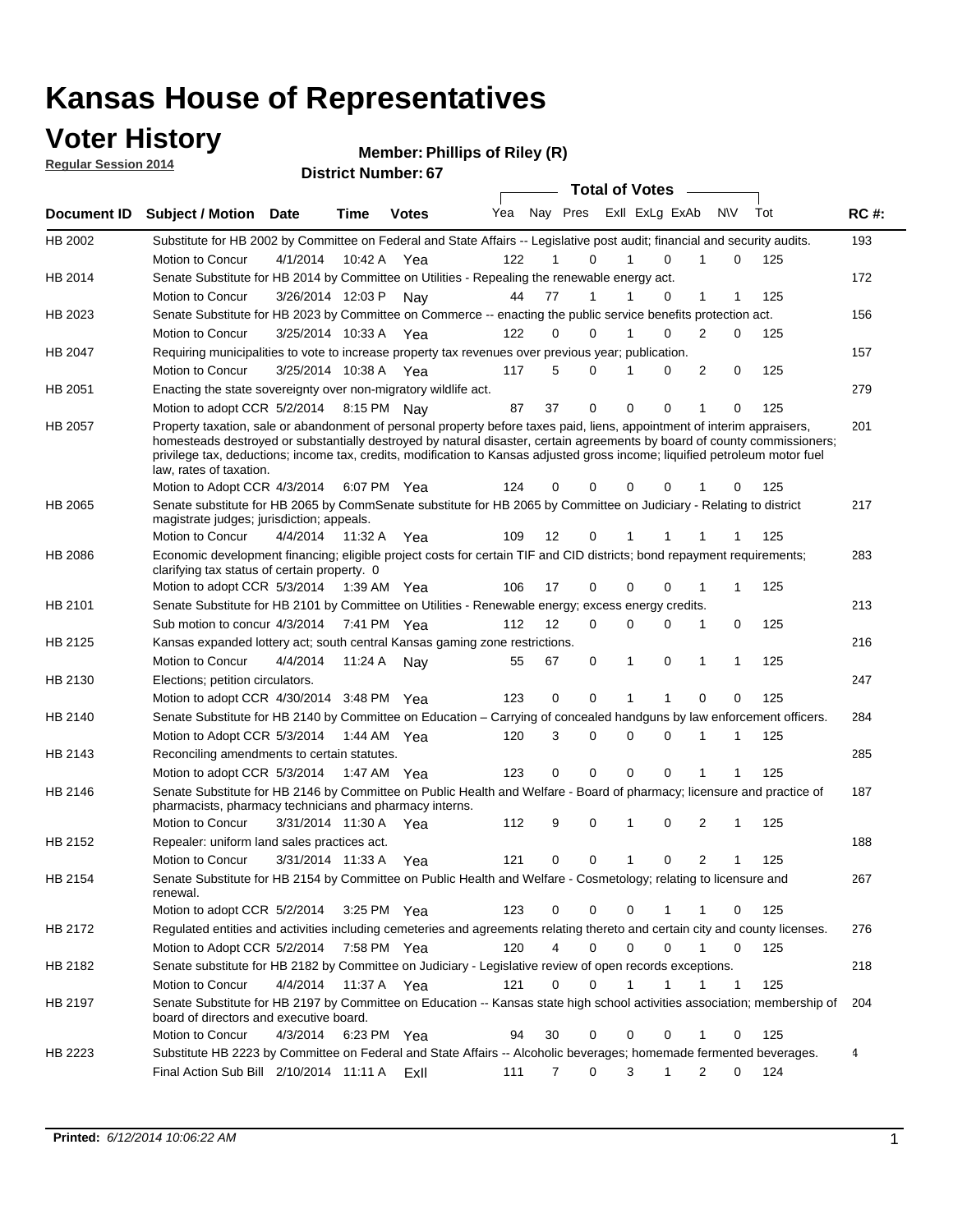#### **Voter History**

| <b>Voter History</b>        | Member: Phillips of Riley (R) |
|-----------------------------|-------------------------------|
| <b>Regular Session 2014</b> | <b>District Number: 67</b>    |
|                             |                               |

|         |                                                                                                                                                                                                                                                                                                                                                                                                                                                                                                                                                                                                                                                                                                                                                                                                                                                                                                                 |                       |             |              |     |                |             | <b>Total of Votes</b>   |          |                |            |     |             |
|---------|-----------------------------------------------------------------------------------------------------------------------------------------------------------------------------------------------------------------------------------------------------------------------------------------------------------------------------------------------------------------------------------------------------------------------------------------------------------------------------------------------------------------------------------------------------------------------------------------------------------------------------------------------------------------------------------------------------------------------------------------------------------------------------------------------------------------------------------------------------------------------------------------------------------------|-----------------------|-------------|--------------|-----|----------------|-------------|-------------------------|----------|----------------|------------|-----|-------------|
|         | Document ID Subject / Motion Date                                                                                                                                                                                                                                                                                                                                                                                                                                                                                                                                                                                                                                                                                                                                                                                                                                                                               |                       | Time        | <b>Votes</b> | Yea |                |             | Nay Pres Exll ExLg ExAb |          |                | <b>NIV</b> | Tot | <b>RC#:</b> |
| HB 2223 | Substitute for HB 2223 by Committee on Federal and State Affairs—Alcoholic beverages; homemade fermented beverages;<br>microbrewery gallonage expanded; liquor license length of citizenship.                                                                                                                                                                                                                                                                                                                                                                                                                                                                                                                                                                                                                                                                                                                   | 4/3/2014              | 6:27 PM Yea |              | 115 | 9              | 0           | 0                       | $\Omega$ | 1              | 0          | 125 | 205         |
| HB 2231 | Motion to Concur<br>Senate Substitute for Substitute for HB 2231 by Committee on Ways and Means - Appropriations for FY 2014, FY 2015, FY<br>2016, FY 2017 and FY 2018 for various state agencies; capital improvement projects; claims against the state.                                                                                                                                                                                                                                                                                                                                                                                                                                                                                                                                                                                                                                                      |                       |             |              |     |                |             |                         |          |                |            |     | 282         |
|         | Motion to adopt CCR 5/2/2014 9:48 PM Yea                                                                                                                                                                                                                                                                                                                                                                                                                                                                                                                                                                                                                                                                                                                                                                                                                                                                        |                       |             |              | 70  | 54             | $\Omega$    | $\Omega$                | 0        | 1              | $\Omega$   | 125 |             |
| HB 2246 | Substitute for HB 2246 by Committee on Commerce, Labor and Economic Development - Peer review for certain licensed<br>technical professions.                                                                                                                                                                                                                                                                                                                                                                                                                                                                                                                                                                                                                                                                                                                                                                    |                       |             |              |     |                |             |                         |          |                |            |     | 38          |
|         | <b>EFA Sub Bill</b>                                                                                                                                                                                                                                                                                                                                                                                                                                                                                                                                                                                                                                                                                                                                                                                                                                                                                             | 2/21/2014 1:34 PM Yea |             |              | 120 | 0              | 0           | 1                       | 0        | 2              |            | 124 |             |
| HB 2246 | Substitute for HB 2246 by Committee on Commerce, Labor and Economic Development - Peer review for certain licensed<br>technical professions.                                                                                                                                                                                                                                                                                                                                                                                                                                                                                                                                                                                                                                                                                                                                                                    |                       |             |              |     |                |             |                         |          |                |            |     | 260         |
|         | Motion to Concur                                                                                                                                                                                                                                                                                                                                                                                                                                                                                                                                                                                                                                                                                                                                                                                                                                                                                                | 5/2/2014              | 11:40 A     | Yea          | 124 | 0              | 0           | 0                       |          | 0              | 0          | 125 |             |
| HB 2272 | Kansas expanded lottery act; southeast Kansas gaming zone; privilege fee and investment threshold amount reduced.                                                                                                                                                                                                                                                                                                                                                                                                                                                                                                                                                                                                                                                                                                                                                                                               |                       |             |              |     |                |             |                         |          |                |            |     | 200         |
|         | Motion to Concur                                                                                                                                                                                                                                                                                                                                                                                                                                                                                                                                                                                                                                                                                                                                                                                                                                                                                                | 4/2/2014              |             | 4:18 PM Yea  | 84  | 36             | $\mathbf 0$ | 0                       | $\Omega$ |                | 4          | 125 |             |
| HB 2296 | Campaign finance; permitted uses of campaign funds; increased exemption amount for certain candidates; contributor<br>information; lobbyist filings.                                                                                                                                                                                                                                                                                                                                                                                                                                                                                                                                                                                                                                                                                                                                                            |                       |             |              |     |                |             |                         |          |                |            |     | 248         |
|         | Motion to adopt CCR 4/30/2014 3:53 PM Yea                                                                                                                                                                                                                                                                                                                                                                                                                                                                                                                                                                                                                                                                                                                                                                                                                                                                       |                       |             |              | 119 | 4              | 0           |                         |          | 0              | 0          | 125 |             |
| HB 2296 | Campaign finance; permitted uses of campaign funds; increased exemption amount for certain candidates; contributor<br>information; lobbyist filings.                                                                                                                                                                                                                                                                                                                                                                                                                                                                                                                                                                                                                                                                                                                                                            |                       |             |              |     |                |             |                         |          |                |            |     | 287         |
|         | <b>Motion to Override</b><br>Veto                                                                                                                                                                                                                                                                                                                                                                                                                                                                                                                                                                                                                                                                                                                                                                                                                                                                               | 5/30/2014 10:24 A     |             | Yea          | 96  | 5              | 0           | 0                       | 0        | 0              | 24         | 125 |             |
| HB 2298 | Senate Sub for HB 2298 by Committee on Judiciary - Uniform controlled substances act. Senate Sub for HB 2298 by<br>Committee on Judiciary - Uniform controlled substances act.                                                                                                                                                                                                                                                                                                                                                                                                                                                                                                                                                                                                                                                                                                                                  |                       |             |              |     |                |             |                         |          |                |            |     | 209         |
|         | Motion to Concur                                                                                                                                                                                                                                                                                                                                                                                                                                                                                                                                                                                                                                                                                                                                                                                                                                                                                                | 4/3/2014              | 6:40 PM Yea |              | 123 | 1              | 0           | 0                       | 0        | 1              | 0          | 125 |             |
| HB 2303 | Relating to driver's license fees; driving under the influence equipment fund.                                                                                                                                                                                                                                                                                                                                                                                                                                                                                                                                                                                                                                                                                                                                                                                                                                  |                       |             |              |     |                |             |                         |          |                |            |     | 1           |
|         | Motion to adopt CCR 1/22/2014 11:45 A Yea                                                                                                                                                                                                                                                                                                                                                                                                                                                                                                                                                                                                                                                                                                                                                                                                                                                                       |                       |             |              | 109 | 11             | 0           | 1                       | 0        | 4              | 0          | 125 |             |
| HB 2312 | Local governments; investment of idle funds; changes.                                                                                                                                                                                                                                                                                                                                                                                                                                                                                                                                                                                                                                                                                                                                                                                                                                                           |                       |             |              |     |                |             |                         |          |                |            |     | 253         |
|         | Motion to Concur                                                                                                                                                                                                                                                                                                                                                                                                                                                                                                                                                                                                                                                                                                                                                                                                                                                                                                | 5/1/2014              | 4:31 PM Yea |              | 123 | $\overline{2}$ | $\mathbf 0$ | 0                       | 0        | 0              | 0          | 125 |             |
| HB 2338 | Substitute for HB 2338 by Committee on Ways and Means - Judicial branch; supplemental appropriation for fiscal year 2015,<br>judiciary operations; increasing various docket fees and creating new docket fees; annually, allowing the allocation of a budget<br>for each judicial district court operations, chief judge would have the authority to expend funds as necessary to carry out the<br>functions of such district if such chief judge elected to do so, including establishing what court personnel are necessary and<br>their compensation; district court judges in judicial district elect chief judge and court of appeals judges elect chief judge of the<br>court of appeals; district judge and district magistrate judge vacancies; statutory authority for longevity bonus for judicial<br>branch employees repealed; nonseverability clause.<br>Motion to Adopt CCR 4/4/2014 7:17 PM Nay |                       |             |              | 66  | 57             | 0           | 0                       | 0        | 2              | 0          | 125 | 229         |
| HB 2378 | Senate Substitute for HB 2378 by Committee on Assessment and Taxation - Providing sales tax exemption for sales of certain 189                                                                                                                                                                                                                                                                                                                                                                                                                                                                                                                                                                                                                                                                                                                                                                                  |                       |             |              |     |                |             |                         |          |                |            |     |             |
|         | machinery and equipment used for surface mining activities.<br>Motion to Concur                                                                                                                                                                                                                                                                                                                                                                                                                                                                                                                                                                                                                                                                                                                                                                                                                                 | 3/31/2014 11:35 A     |             | Yea          | 117 | 4              | 0           | 1                       | 0        | 2              | -1         | 125 |             |
| HB 2389 | Senate Substitute for HB 2389 by Committee on Judiciary - Crimes and criminal procedure; mistreatment of a dependent adult 277                                                                                                                                                                                                                                                                                                                                                                                                                                                                                                                                                                                                                                                                                                                                                                                  |                       |             |              |     |                |             |                         |          |                |            |     |             |
|         | or an elder person; RICO; warrants; discharge of certain persons; appeals.                                                                                                                                                                                                                                                                                                                                                                                                                                                                                                                                                                                                                                                                                                                                                                                                                                      |                       |             |              |     |                |             |                         |          |                |            |     |             |
|         | Motion to Adopt CCR 5/2/2014                                                                                                                                                                                                                                                                                                                                                                                                                                                                                                                                                                                                                                                                                                                                                                                                                                                                                    |                       | 8:05 PM Yea |              | 123 | 1              | 0           | 0                       | 0        | 1              | 0          | 125 |             |
| HB 2398 | Relating to the Kansas revised limited liability company act.                                                                                                                                                                                                                                                                                                                                                                                                                                                                                                                                                                                                                                                                                                                                                                                                                                                   |                       |             |              |     |                |             |                         |          |                |            |     | 28          |
|         | <b>Final Action</b><br>Amended                                                                                                                                                                                                                                                                                                                                                                                                                                                                                                                                                                                                                                                                                                                                                                                                                                                                                  | 2/21/2014 11:13 A Yea |             |              | 120 | 1              | 0           | 1                       | 0        | 2              | 0          | 124 |             |
| HB 2402 | National day of the cowboy.                                                                                                                                                                                                                                                                                                                                                                                                                                                                                                                                                                                                                                                                                                                                                                                                                                                                                     |                       |             |              |     |                |             |                         |          |                |            |     | 163         |
|         | <b>Final Action</b>                                                                                                                                                                                                                                                                                                                                                                                                                                                                                                                                                                                                                                                                                                                                                                                                                                                                                             | 3/26/2014 10:55 A     |             | Yea          | 116 | 7              | 0           | 1                       | 0        | 1              | 0          | 125 |             |
| HB 2417 | Expansion of rural opportunity zones.                                                                                                                                                                                                                                                                                                                                                                                                                                                                                                                                                                                                                                                                                                                                                                                                                                                                           |                       |             |              |     |                |             |                         |          |                |            |     | 61          |
|         | <b>Final Action</b><br>Amended                                                                                                                                                                                                                                                                                                                                                                                                                                                                                                                                                                                                                                                                                                                                                                                                                                                                                  | 2/27/2014 10:16 A     |             | Yea          | 104 | 19             | 0           | 0                       | 0        | 1              | 0          | 124 |             |
| HB 2418 | Adult care home licensure act; removal of outdated rule and regulation reference.                                                                                                                                                                                                                                                                                                                                                                                                                                                                                                                                                                                                                                                                                                                                                                                                                               |                       |             |              |     |                |             |                         |          |                |            |     | 6           |
|         | <b>Final Action</b>                                                                                                                                                                                                                                                                                                                                                                                                                                                                                                                                                                                                                                                                                                                                                                                                                                                                                             | 2/12/2014 11:20 A Yea |             |              | 121 | 0              | 0           | 1                       | 0        | $\overline{2}$ | 0          | 124 |             |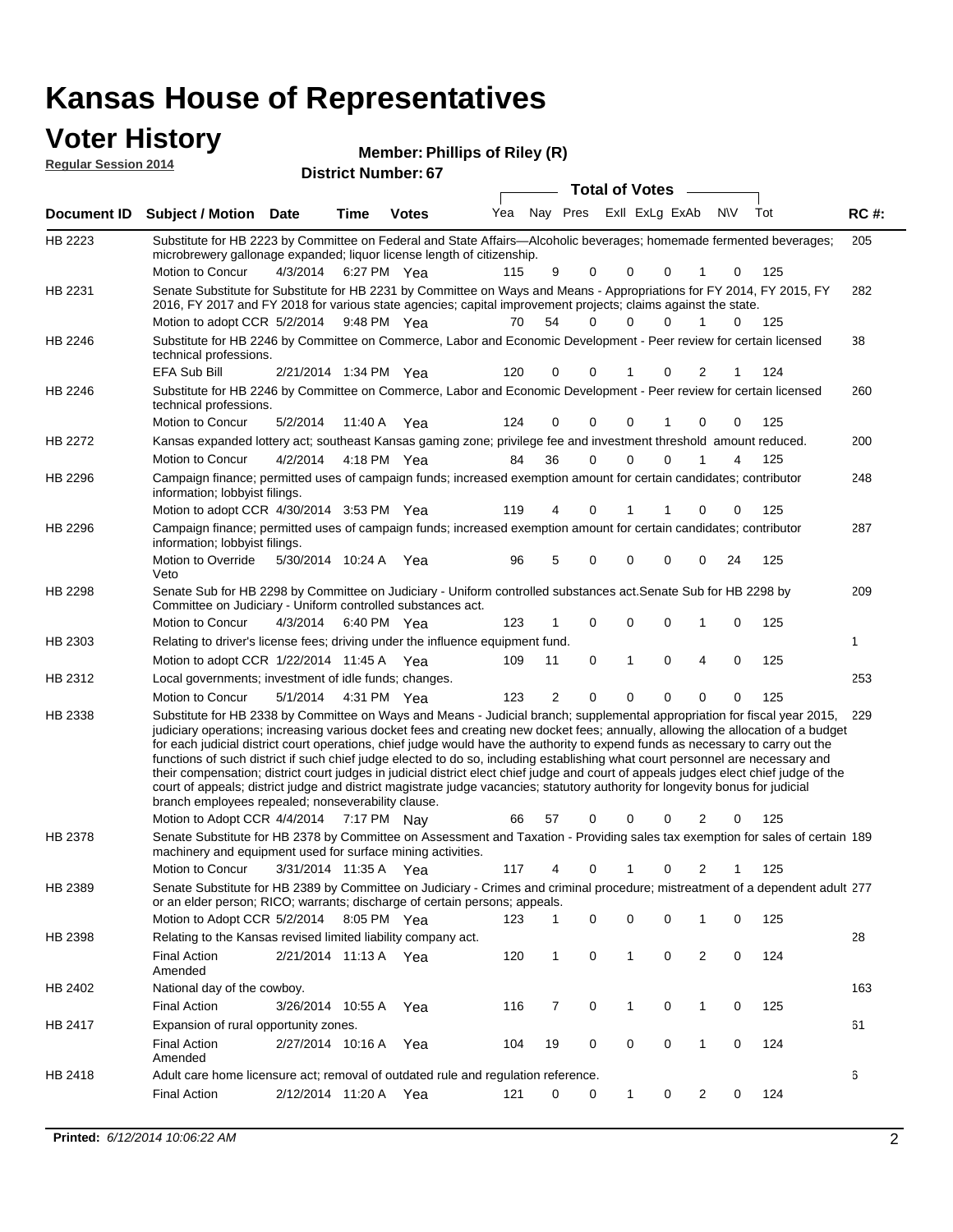## **Voter History**

**Regular Session 2014**

#### **Member: Phillips of Riley (R)**

|             |                                                                                                                                                                                                                                                                                                                                                      |                       |             | <b>DISTING MAILINGL.OF</b> |     |             |          | <b>Total of Votes</b> |                |                |              |     |                |
|-------------|------------------------------------------------------------------------------------------------------------------------------------------------------------------------------------------------------------------------------------------------------------------------------------------------------------------------------------------------------|-----------------------|-------------|----------------------------|-----|-------------|----------|-----------------------|----------------|----------------|--------------|-----|----------------|
| Document ID | <b>Subject / Motion Date</b>                                                                                                                                                                                                                                                                                                                         |                       | Time        | <b>Votes</b>               | Yea |             | Nay Pres |                       | Exll ExLg ExAb |                | <b>NV</b>    | Tot | <b>RC#:</b>    |
| HB 2418     | Kansas department for aging and disability services; adult care homes                                                                                                                                                                                                                                                                                |                       |             |                            |     |             |          |                       |                |                |              |     | 221            |
|             | Motion to Concur                                                                                                                                                                                                                                                                                                                                     | 4/4/2014              | 11:49 A     | Yea                        | 122 | 0           | 0        | 1                     | 1              | 1              | 0            | 125 |                |
| HB 2419     | City annexation; fire district territory; detachment.                                                                                                                                                                                                                                                                                                |                       |             |                            |     |             |          |                       |                |                |              |     | 120            |
|             | <b>Final Action</b>                                                                                                                                                                                                                                                                                                                                  | 3/17/2014 11:19 A     |             | Yea                        | 122 | 0           | 0        | $\mathbf 0$           | 0              | 2              | $\mathbf{1}$ | 125 |                |
| HB 2419     | City annexation; fire district territory; detachment.                                                                                                                                                                                                                                                                                                |                       |             |                            |     |             |          |                       |                |                |              |     | 196            |
|             | Motion to Concur                                                                                                                                                                                                                                                                                                                                     | 4/2/2014              | 10:32 A     | Yea                        | 122 | 0           | 0        | $\mathbf 0$           | 0              | 2              | $\mathbf{1}$ | 125 |                |
| HB 2420     | School crossing guards.                                                                                                                                                                                                                                                                                                                              |                       |             |                            |     |             |          |                       |                |                |              |     | 5              |
|             | <b>Final Action</b><br>Amended                                                                                                                                                                                                                                                                                                                       | 2/10/2014 11:12 A     |             | ExII                       | 118 | 0           | 0        | 3                     | 1              | 2              | 0            | 124 |                |
| HB 2420     | School crossing guards.                                                                                                                                                                                                                                                                                                                              |                       |             |                            |     |             |          |                       |                |                |              |     | 197            |
|             | Motion to Concur                                                                                                                                                                                                                                                                                                                                     | 4/2/2014              | 10:34 A     | Yea                        | 123 | 0           | 0        | 0                     | 0              | 2              | 0            | 125 |                |
| HB 2422     | Defining watercraft for purposes of taxation.                                                                                                                                                                                                                                                                                                        |                       |             |                            |     |             |          |                       |                |                |              |     | 14             |
|             | <b>Final Action</b><br>Amended                                                                                                                                                                                                                                                                                                                       | 2/14/2014 11:13 A     |             | Yea                        | 118 | 0           | 0        | 2                     | $\mathbf 0$    | 4              | 0            | 124 |                |
| HB 2424     | Robert G. (Bob) Bethell interchange.                                                                                                                                                                                                                                                                                                                 |                       |             |                            |     |             |          |                       |                |                |              |     | 85             |
|             | <b>EFA Sub Bill</b>                                                                                                                                                                                                                                                                                                                                  | 2/27/2014 4:03 PM Yea |             |                            | 119 | 4           | 0        | 0                     | $\mathbf 0$    | 1              | $\Omega$     | 124 |                |
| HB 2424     | Substitute for HB 2424 by Committee on Transportation - Designating the Robert G. (Bob) Bethell interchange; the SGT David 190<br>Enzbrenner memorial highway; t the Pack S Clair highway; the ancient Indian traders trail; the Harper county veterans<br>memorial highway; the Bonnie Huy memorial highway; the Bonnie Sharp memorial interchange. |                       |             |                            |     |             |          |                       |                |                |              |     |                |
|             | Motion to Concur                                                                                                                                                                                                                                                                                                                                     | 3/31/2014 11:37 A Yea |             |                            | 117 | 3           | 0        | 1                     | 0              | 2              | 2            | 125 |                |
| HB 2429     | Making the water conservation program part of and supplemental to the Kansas water appropriation act.                                                                                                                                                                                                                                                |                       |             |                            |     |             |          |                       |                |                |              |     | $\overline{7}$ |
|             | <b>Final Action</b><br>Amended                                                                                                                                                                                                                                                                                                                       | 2/12/2014 11:22 A     |             | Yea                        | 121 | $\mathbf 0$ | 0        | 1                     | $\Omega$       | $\overline{2}$ | 0            | 124 |                |
| HB 2430     | Promoting employment across Kansas act; benefits.                                                                                                                                                                                                                                                                                                    |                       |             |                            |     |             |          |                       |                |                |              |     | 90             |
|             | EFA Sub Bill                                                                                                                                                                                                                                                                                                                                         | 2/27/2014 4:08 PM Yea |             |                            | 110 | 13          | 0        | 0                     | 0              | 1              | $\Omega$     | 124 |                |
| HB 2430     | Substitute for HB 2430 by Committee on Commerce, Labor and Economic Development - Promoting employment across<br>Kansas act; benefits.                                                                                                                                                                                                               |                       |             |                            |     |             |          |                       |                |                |              |     | 278            |
|             | Motion to adopt CCR 5/2/2014                                                                                                                                                                                                                                                                                                                         |                       | 8:09 PM Yea |                            | 114 | 10          | 0        | 0                     | $\mathbf 0$    | 1              | 0            | 125 |                |
| HB 2433     | Relating to the Kansas uniform securities act.                                                                                                                                                                                                                                                                                                       |                       |             |                            |     |             |          |                       |                |                |              |     | 62             |
|             | <b>Final Action</b><br>Amended                                                                                                                                                                                                                                                                                                                       | 2/27/2014 10:17 A Yea |             |                            | 123 | 0           | 0        | $\mathbf 0$           | $\mathbf 0$    | 1              | 0            | 124 |                |
| HB 2433     | Relating to the Kansas uniform securities act.                                                                                                                                                                                                                                                                                                       |                       |             |                            |     |             |          |                       |                |                |              |     | 243            |
|             | Motion to adopt CCR 4/30/2014 3:27 PM Yea                                                                                                                                                                                                                                                                                                            |                       |             |                            | 123 | 0           | 0        | 1                     | 1              | 0              | 0            | 125 |                |
| HB 2436     | Substitute for HB 2436 by Committee on Vision 2020 - Boards of cosmetology and barbering; agreements on inspectors of<br>dual-licensed facilities.                                                                                                                                                                                                   |                       |             |                            |     |             |          |                       |                |                |              |     | 19             |
|             | Final Action Sub Bill 2/19/2014 11:32 A                                                                                                                                                                                                                                                                                                              |                       |             | Yea                        | 122 | 0           | 0        | 0                     | $\Omega$       | 2              | 0            | 124 |                |
| HB 2436     | Substitute for HB 2436 by Committee on Vision 2020 - Boards of cosmetology and barbering; agreements on inspectors of<br>dual-licensed facilities.                                                                                                                                                                                                   |                       |             |                            |     |             |          |                       |                |                |              |     | 206            |
|             | Motion to Concur                                                                                                                                                                                                                                                                                                                                     | 4/3/2014              |             | 6:30 PM Yea                | 117 | 7           | 0        | 0                     | 0              | 1              | 0            | 125 |                |
| HB 2440     | Emerging industry investment act; treatment of certain bioscience companies.                                                                                                                                                                                                                                                                         |                       |             |                            |     |             |          |                       |                |                |              |     | 39             |
|             | <b>Emergency Final</b><br>Action                                                                                                                                                                                                                                                                                                                     | 2/21/2014 1:36 PM Yea |             |                            | 116 | 4           | 0        | 1                     | 0              | 2              | $\mathbf{1}$ | 124 |                |
| HB 2442     | Escalating penalties for repeat felony evade and elude cases.                                                                                                                                                                                                                                                                                        |                       |             |                            |     |             |          |                       |                |                |              |     | 107            |
|             | <b>EFA Sub Bill</b>                                                                                                                                                                                                                                                                                                                                  | 2/27/2014 4:32 PM Yea |             |                            | 111 | 12          | 0        | 0                     | 0              | $\mathbf{1}$   | 0            | 124 |                |
| HB 2444     | Spendthrift trusts.                                                                                                                                                                                                                                                                                                                                  |                       |             |                            |     |             |          |                       |                |                |              |     | 36             |
|             | <b>Emergency Final</b><br><b>Action Amend</b>                                                                                                                                                                                                                                                                                                        | 2/21/2014 1:32 PM Yea |             |                            | 120 | 0           | 0        | 1                     | 0              | 2              | $\mathbf{1}$ | 124 |                |
| HB 2444     | Spendthrift trusts.                                                                                                                                                                                                                                                                                                                                  |                       |             |                            |     |             |          |                       |                |                |              |     | 198            |
|             | Motion to Concur                                                                                                                                                                                                                                                                                                                                     | 4/2/2014              | 10:37 A     | Yea                        | 123 | 0           | 0        | 0                     | 0              | 2              | 0            | 125 |                |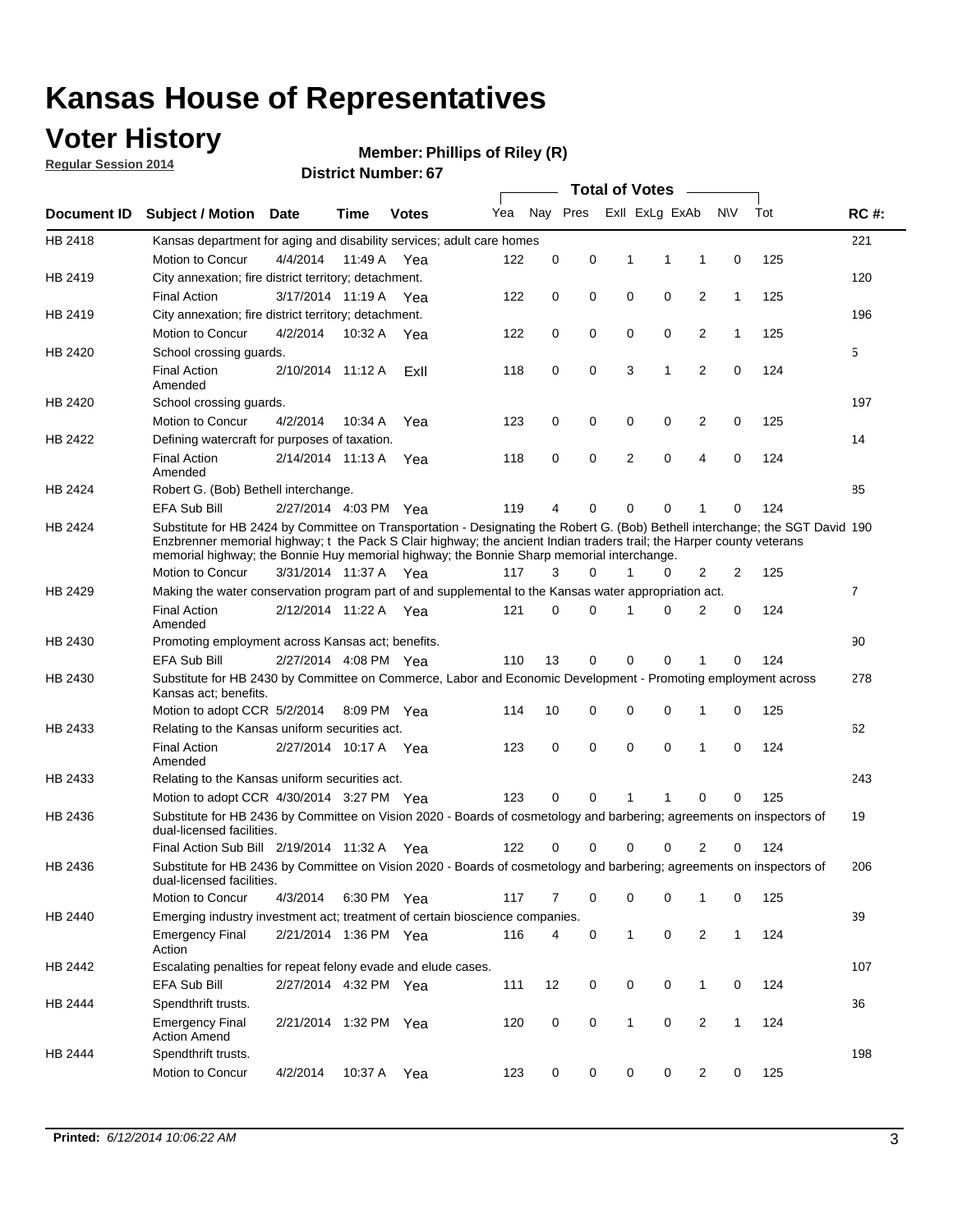#### **Voter History Regular Session 2014**

|                |                                                                                                                                                                                                                                                                                                                                 |                       |      |              |     |          |             | <b>Total of Votes</b> |             |                |     |     |             |
|----------------|---------------------------------------------------------------------------------------------------------------------------------------------------------------------------------------------------------------------------------------------------------------------------------------------------------------------------------|-----------------------|------|--------------|-----|----------|-------------|-----------------------|-------------|----------------|-----|-----|-------------|
|                | Document ID Subject / Motion Date                                                                                                                                                                                                                                                                                               |                       | Time | <b>Votes</b> | Yea | Nay Pres |             | Exll ExLg ExAb        |             |                | N\V | Tot | <b>RC#:</b> |
| HB 2445        | Allowing for criminal discovery materials to be provided to defendant or defendant's counsel.                                                                                                                                                                                                                                   |                       |      |              |     |          |             |                       |             |                |     |     | 63          |
|                | <b>Final Action</b><br>Amended                                                                                                                                                                                                                                                                                                  | 2/27/2014 10:19 A     |      | Yea          | 123 | 0        | 0           | $\mathbf 0$           | $\mathbf 0$ | 1              | 0   | 124 |             |
| HB 2446        | District courts; court trustee operations fund. judicial process; concerning sentencing dispositions, probation and postrelease<br>supervision; concerning expungement of driving under the influence and criminal refusal convictions; concerning trials,<br>conduct of jury after case is submitted.                          |                       |      |              |     |          |             |                       |             |                |     |     | 8           |
|                | <b>Final Action</b>                                                                                                                                                                                                                                                                                                             | 2/12/2014 11:23 A Yea |      |              | 121 | 0        | 0           | 1                     | 0           | 2              | 0   | 124 |             |
| HB 2446        | Senate Substitute for HB 2446 by Committee on Judiciary - Courts; allocating moneys from driver's license fees to judicial<br>branch nonjudicial salary adjustment fund; allowing chief justice to authorize expenditures from court trustee operations fund in<br>certain judicial districts; time limits for court decisions. |                       |      |              |     |          |             |                       |             |                |     |     | 239         |
|                | Motion to adopt CCR 4/30/2014 3:01 PM Yea                                                                                                                                                                                                                                                                                       |                       |      |              | 121 | 2        | 0           | 1                     | 1           | 0              | 0   | 125 |             |
| <b>HB 2447</b> | Real property; trespass and liability.                                                                                                                                                                                                                                                                                          |                       |      |              |     |          |             |                       |             |                |     |     | 29          |
|                | <b>Final Action</b><br>Amended                                                                                                                                                                                                                                                                                                  | 2/21/2014 11:14 A     |      | Yea          | 119 | 2        | $\mathbf 0$ | $\mathbf 1$           | 0           | $\overline{2}$ | 0   | 124 |             |
| HB 2447        | Real property; trespass and liability.                                                                                                                                                                                                                                                                                          |                       |      |              |     |          |             |                       |             |                |     |     | 202         |
|                | Motion to Adopt CCR 4/3/2014                                                                                                                                                                                                                                                                                                    |                       |      | 6:10 PM Yea  | 122 | 2        | $\mathbf 0$ | 0                     | $\mathbf 0$ | 1              | 0   | 125 |             |
| HB 2448        | Interference with judicial process.                                                                                                                                                                                                                                                                                             |                       |      |              |     |          |             |                       |             |                |     |     | 30          |
|                | <b>Final Action</b>                                                                                                                                                                                                                                                                                                             | 2/21/2014 11:16 A Yea |      |              | 121 | 0        | $\mathbf 0$ | 1                     | $\Omega$    | $\overline{2}$ | 0   | 124 |             |
| HB 2448        | Senate Substitute for HB 2448 by Committee on Judiciary - Updating provisions relating to the Kansas bureau of<br>investigation's DNA database; amending the crime of interference with                                                                                                                                         |                       |      |              |     |          |             |                       |             |                |     |     | 240         |
|                | Motion to adopt CCR 4/30/2014 3:10 PM Yea                                                                                                                                                                                                                                                                                       |                       |      |              | 116 | 7        | 0           | $\mathbf 1$           | 1           | 0              | 0   | 125 |             |
| HB 2451        | Electric utilities; creating the electric highway fee.                                                                                                                                                                                                                                                                          |                       |      |              |     |          |             |                       |             |                |     |     | 96          |
|                | <b>EFA Sub Bill</b>                                                                                                                                                                                                                                                                                                             | 2/27/2014 4:18 PM Yea |      |              | 64  | 59       | 0           | $\Omega$              | 0           |                | 0   | 124 |             |
| HB 2451        | Substitute for HB 2451 by Committee on Transportation - Increasing registration fees for electric vehicles.                                                                                                                                                                                                                     |                       |      |              |     |          |             |                       |             |                |     |     | 207         |
|                | Motion to Concur                                                                                                                                                                                                                                                                                                                | 4/3/2014              |      | 6:34 PM Yea  | 94  | 30       | 0           | $\Omega$              | 0           |                | 0   | 125 |             |
| HB 2452        | Substitute for HB 2452 by Committee on Transportation - Distinctive license plates; donate life, disabled veterans, rotary<br>international, Kansas horse council.                                                                                                                                                              |                       |      |              |     |          |             |                       |             |                |     |     | 41          |
|                | <b>EFA Sub Bill</b>                                                                                                                                                                                                                                                                                                             | 2/21/2014 1:39 PM Yea |      |              | 120 | 0        | 0           |                       | 0           | 2              | 1   | 124 |             |
| HB 2452        | Substitute for HB 2452 by Committee on Transportation - Distinctive license plates; donate life, disabled veterans, rotary<br>international, Kansas horse council, motorcycles.                                                                                                                                                 |                       |      |              |     |          |             |                       |             |                |     |     | 208         |
|                | Motion to Concur                                                                                                                                                                                                                                                                                                                | 4/3/2014              |      | 6:37 PM Yea  | 123 | 1        | 0           | $\mathbf 0$           | 0           | 1              | 0   | 125 |             |
| HB 2453        | Protecting religious freedom regarding marriage.                                                                                                                                                                                                                                                                                |                       |      |              |     |          |             |                       |             |                |     |     | 9           |
|                | <b>Final Action</b><br>Amended                                                                                                                                                                                                                                                                                                  | 2/12/2014 11:28 A Nay |      |              | 72  | 49       | 0           | 1                     | 0           | 2              | 0   | 124 |             |
| HB 2455        | Property tax exemption for certain utility systems located on military installation.                                                                                                                                                                                                                                            |                       |      |              |     |          |             |                       |             |                |     |     | 108         |
|                | <b>Emergency Final</b><br><b>Action Amend</b>                                                                                                                                                                                                                                                                                   | 3/6/2014              |      | 11:23 A Yea  | 119 | 1        | 0           | $\overline{2}$        | 1           | 2              | 0   | 125 |             |
| HB 2456        | Property taxation; defining commercial and industrial machinery and equipment; motor vehicles, members of military service<br>and active guard and reservists.                                                                                                                                                                  |                       |      |              |     |          |             |                       |             |                |     |     | 49          |
|                | <b>Final Action</b><br>Amended                                                                                                                                                                                                                                                                                                  | 2/26/2014 11:32 A Yea |      |              | 100 | 23       | 0           | 0                     | 0           | 1              | 0   | 124 |             |
| HB 2463        | Creating civil liability for acts of terrorism; forfeiture of property related to violations of certain criminal acts.                                                                                                                                                                                                          |                       |      |              |     |          |             |                       |             |                |     |     | 50          |
|                | <b>Final Action</b><br>Amended                                                                                                                                                                                                                                                                                                  | 2/26/2014 11:33 A Yea |      |              | 123 | 0        | 0           | 0                     | 0           | $\mathbf{1}$   | 0   | 124 |             |
| HB 2463        | Creating civil liability for acts of terrorism; forfeiture of property related to violations of certain criminal acts.                                                                                                                                                                                                          |                       |      |              |     |          |             |                       |             |                |     |     | 194         |
|                | Motion to Concur                                                                                                                                                                                                                                                                                                                | 4/1/2014              |      | 10:46 A Yea  | 123 | 0        | 0           | $\mathbf{1}$          | $\Omega$    | $\mathbf{1}$   | 0   | 125 |             |
| HB 2464        | Allowing banks, trust companies and savings and loans to claim the expensing deduction for privilege tax filers under the<br>Kansas income tax act.                                                                                                                                                                             |                       |      |              |     |          |             |                       |             |                |     |     | 15          |
|                | <b>Final Action</b><br>Amended                                                                                                                                                                                                                                                                                                  | 2/14/2014 11:14 A Yea |      |              | 118 | 0        | 0           | 2                     | 0           | 4              | 0   | 124 |             |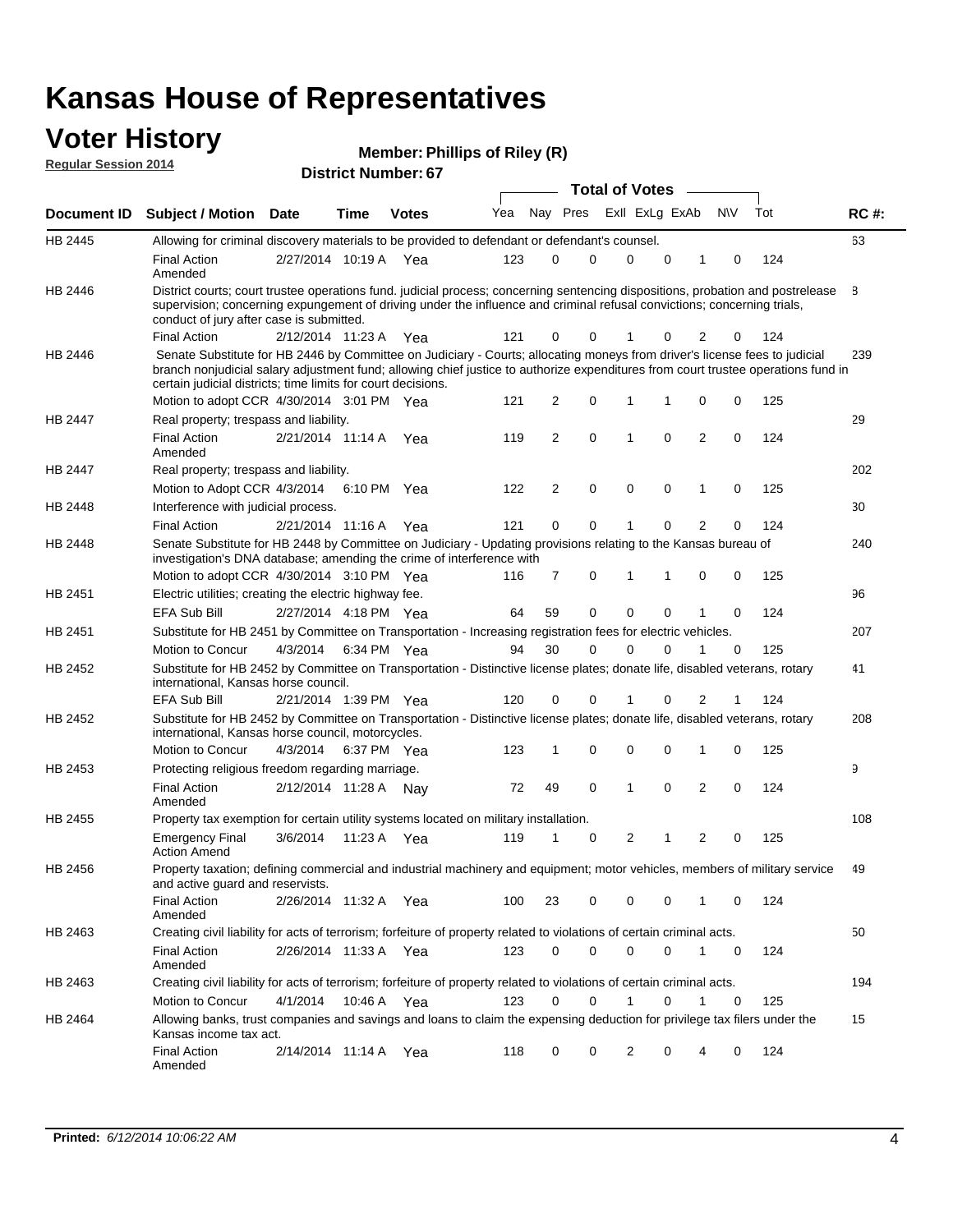## **Voter History**

**Regular Session 2014**

#### **Member: Phillips of Riley (R)**

|         |                                                                                                                                                                             |                       |             |              |     |                |             | <b>Total of Votes</b> |                         |                |             |     |             |
|---------|-----------------------------------------------------------------------------------------------------------------------------------------------------------------------------|-----------------------|-------------|--------------|-----|----------------|-------------|-----------------------|-------------------------|----------------|-------------|-----|-------------|
|         | Document ID Subject / Motion Date                                                                                                                                           |                       | Time        | <b>Votes</b> | Yea |                |             |                       | Nay Pres ExII ExLg ExAb |                | <b>NV</b>   | Tot | <b>RC#:</b> |
| HB 2466 | Relating to administrative procedure; judicial review.                                                                                                                      |                       |             |              |     |                |             |                       |                         |                |             |     | 37          |
|         | <b>Emergency Final</b><br><b>Action Amend</b>                                                                                                                               | 2/21/2014 1:33 PM Yea |             |              | 118 | $\overline{2}$ | 0           | 1                     | $\mathbf 0$             | $\overline{2}$ | 1           | 124 |             |
| HB 2470 | Purchasing authority for certain insurance by the state board of regents for state educational institutions.                                                                |                       |             |              |     |                |             |                       |                         |                |             |     | 16          |
|         | <b>Final Action</b>                                                                                                                                                         | 2/17/2014 11:20 A Yea |             |              | 120 | 0              | 0           | 3                     | 0                       | 1              | 0           | 124 |             |
| HB 2475 | Personal financial literacy program as a requirement for high school graduation.                                                                                            |                       |             |              |     |                |             |                       |                         |                |             |     | 126         |
|         | <b>Final Action</b><br>Amended                                                                                                                                              | 3/19/2014 11:22 A Yea |             |              | 110 | 12             | 0           | 0                     | 1                       | 2              | 0           | 125 |             |
| HB 2478 | Venue for crimes committed with an electronic device.                                                                                                                       |                       |             |              |     |                |             |                       |                         |                |             |     | 51          |
|         | <b>Final Action</b>                                                                                                                                                         | 2/26/2014 11:34 A     |             | Yea          | 123 | 0              | 0           | $\Omega$              | $\mathbf 0$             | 1              | $\mathbf 0$ | 124 |             |
| HB 2479 | Removing 2015 sunset provision from law requiring ignition interlock device after first test failure or alcohol or drug-related<br>conviction.                              |                       |             |              |     |                |             |                       |                         |                |             |     | 115         |
|         | <b>Final Action</b><br>Amended                                                                                                                                              | 3/14/2014 11:14 A     |             | Yea          | 117 | 0              | 0           | 2                     | 1                       | 4              | 1           | 125 |             |
| HB 2479 | Removing 2015 sunset provision from law requiring ignition interlock device after first test failure or alcohol or drug-related<br>conviction.                              |                       |             |              |     |                |             |                       |                         |                |             |     | 210         |
|         | Motion to Concur                                                                                                                                                            | 4/3/2014              | 6:47 PM Yea |              | 122 | $\overline{2}$ | 0           | $\mathbf 0$           | $\mathbf 0$             | 1              | 0           | 125 |             |
| HB 2480 | Repealing the review of TeleKansas I.                                                                                                                                       |                       |             |              |     |                |             |                       |                         |                |             |     | 64          |
|         | <b>Final Action</b><br>Amended                                                                                                                                              | 2/27/2014 10:20 A Yea |             |              | 123 | 0              | 0           | $\mathbf 0$           | $\mathbf 0$             | 1              | 0           | 124 |             |
| HB 2480 | Repealing the review of TeleKansas I.                                                                                                                                       |                       |             |              |     |                |             |                       |                         |                |             |     | 250         |
|         | Motion to Concur                                                                                                                                                            | 5/1/2014              | 1:54 PM Yea |              | 123 | $\mathbf{1}$   | $\mathbf 0$ | $\mathbf 0$           | $\mathbf 0$             | $\mathbf 0$    | 1           | 125 |             |
| HB 2482 | Authority of state corporation commission to intervene in court proceedings.                                                                                                |                       |             |              |     |                |             |                       |                         |                |             |     | 65          |
|         | <b>Final Action</b><br>Amended                                                                                                                                              | 2/27/2014 10:21 A     |             | Yea          | 121 | 2              | 0           | $\mathbf 0$           | $\mathbf 0$             | 1              | 0           | 124 |             |
| HB 2482 | Senate Substitute for HB 2482 by Committee on Utilities - Creating the energy efficiency investment act.                                                                    |                       |             |              |     |                |             |                       |                         |                |             |     | 211         |
|         | Motion to Concur                                                                                                                                                            | 4/3/2014 7:02 PM Yea  |             |              | 99  | 25             | 0           | $\Omega$              | 0                       | 1              | 0           | 125 |             |
| HB 2487 | Construction of electric transmission lines and certificates of public convenience and necessity.                                                                           |                       |             |              |     |                |             |                       |                         |                |             |     | 66          |
|         | <b>Final Action</b><br>Amended                                                                                                                                              | 2/27/2014 10:22 A Yea |             |              | 113 | 10             | 0           | 0                     | 0                       | 1              | 0           | 124 |             |
| HB 2487 | Relating to the powers and duties of the state corporation commission; construction of electric transmission lines and<br>certificates of public convenience and necessity. |                       |             |              |     |                |             |                       |                         |                |             |     | 254         |
|         | Sub motion to concur 5/1/2014 4:36 PM Yea                                                                                                                                   |                       |             |              | 117 | 8              | 0           | 0                     | 0                       | 0              | 0           | 125 |             |
| HB 2488 | Kansas electric transmission authority and the purpose and composition of the authority.                                                                                    |                       |             |              |     |                |             |                       |                         |                |             |     | 10          |
|         | <b>Final Action</b><br>Amended                                                                                                                                              | 2/12/2014 11:30 A Yea |             |              | 108 | 13             | 0           | 1                     | 0                       | 2              | 0           | 124 |             |
| HB 2488 | Kansas electric transmission authority and the purpose and composition of the authority.                                                                                    |                       |             |              |     |                |             |                       |                         |                |             |     | 158         |
|         | Motion to Concur                                                                                                                                                            | 3/25/2014 10:43 A     |             | Yea          | 107 | 15             | 0           | 1                     | 0                       | 2              | 0           | 125 |             |
| HB 2489 | Legislative review of exceptions to disclosure of public records.                                                                                                           |                       |             |              |     |                |             |                       |                         |                |             |     | 67          |
|         | <b>Final Action</b><br>Amended                                                                                                                                              | 2/27/2014 10:23 A Yea |             |              | 122 | $\mathbf{1}$   | 0           | 0                     | 0                       | 1              | 0           | 124 |             |
| HB 2490 | Criminal procedure; conduct of jury after case is submitted.                                                                                                                |                       |             |              |     |                |             |                       |                         |                |             |     | 31          |
|         | <b>Final Action</b><br>Amended                                                                                                                                              | 2/21/2014 11:17 A Yea |             |              | 121 | 0              | 0           | 1                     | $\mathbf 0$             | 2              | $\mathbf 0$ | 124 |             |
| HB 2490 | Capital murder; attempt; murder in the first degree; sentencing.                                                                                                            |                       |             |              |     |                |             |                       |                         |                |             |     | 241         |
|         | Motion to adopt CCR 4/30/2014 3:16 PM Yea                                                                                                                                   |                       |             |              | 123 | 0              | 0           | 1                     | 1                       | 0              | 0           | 125 |             |
| HB 2491 | Kansas tort claims act; attorney may appear in small claims action.                                                                                                         |                       |             |              |     |                |             |                       |                         |                |             |     | 20          |
|         | <b>Final Action</b><br>Amended                                                                                                                                              | 2/19/2014 11:34 A Yea |             |              | 120 | $\overline{c}$ | 0           | 0                     | 0                       | $\overline{2}$ | 0           | 124 |             |
| HB 2491 | Kansas tort claims act; attorney may appear in small claims action.                                                                                                         |                       |             |              |     |                |             |                       |                         |                |             |     | 199         |
|         | Motion to Concur                                                                                                                                                            | 4/2/2014              |             | 10:40 A Yea  | 121 | $\overline{2}$ | 0           | 0                     | 0                       | $\overline{2}$ | 0           | 125 |             |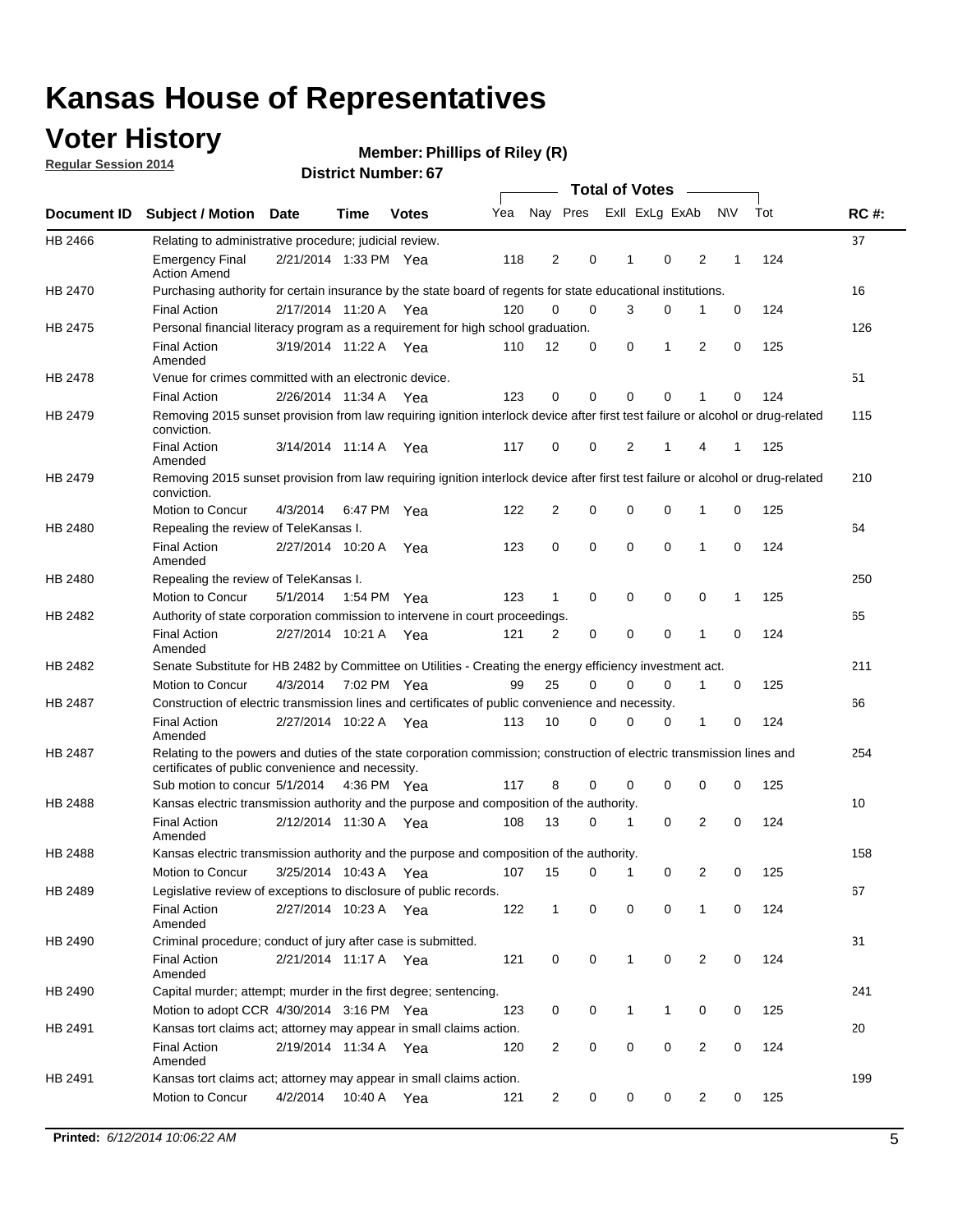## **Voter History**

**Regular Session 2014**

#### **Member: Phillips of Riley (R)**

|                    |                                                                                                                                                                                                                                                        |                       |             | <b>DISTRICT MAILINGL. 07</b> |     |          |             |                                         |                |             |     |             |
|--------------------|--------------------------------------------------------------------------------------------------------------------------------------------------------------------------------------------------------------------------------------------------------|-----------------------|-------------|------------------------------|-----|----------|-------------|-----------------------------------------|----------------|-------------|-----|-------------|
| <b>Document ID</b> | <b>Subject / Motion Date</b>                                                                                                                                                                                                                           |                       | <b>Time</b> | <b>Votes</b>                 | Yea | Nay Pres |             | <b>Total of Votes</b><br>Exll ExLg ExAb | $\sim$         | <b>NV</b>   | Tot | <b>RC#:</b> |
| HB 2493            | Relating to surety regulation, appearance bonds and unlawful sexual relations.                                                                                                                                                                         |                       |             |                              |     |          |             |                                         |                |             |     | 23          |
|                    | <b>Final Action</b><br>Amended                                                                                                                                                                                                                         | 2/20/2014 11:14 A Yea |             |                              | 113 | 10       | $\mathbf 0$ | $\mathbf 0$<br>$\mathbf 0$              | $\mathbf 0$    | 1           | 124 |             |
| HB 2495            | Concerning sentencing dispositions, probation and postrelease supervision.                                                                                                                                                                             |                       |             |                              |     |          |             |                                         |                |             |     | 24          |
|                    | <b>Final Action</b><br>Amended                                                                                                                                                                                                                         | 2/20/2014 11:17 A     |             | Yea                          | 122 | 1        | 0           | 0<br>0                                  | 0              | 1           | 124 |             |
| HB 2501            | Human trafficking and related crimes; penalties for buying sexual relations; records and reporting by courts; staff secure facility 25<br>requirements.                                                                                                |                       |             |                              |     |          |             |                                         |                |             |     |             |
|                    | <b>Final Action</b><br>Amended                                                                                                                                                                                                                         | 2/20/2014 11:18 A Yea |             |                              | 123 | 0        | 0           | $\Omega$<br>$\Omega$                    | 0              | 1           | 124 |             |
| HB 2502            | Allowing victim notification on status change of person confined.                                                                                                                                                                                      |                       |             |                              |     |          |             |                                         |                |             |     | 26          |
|                    | <b>Final Action</b>                                                                                                                                                                                                                                    | 2/20/2014 11:20 A Yea |             |                              | 123 | 0        | 0           | $\mathbf 0$<br>$\mathbf 0$              | 0              |             | 124 |             |
| HB 2503            | Substitute for HB 2503 by Committee on Federal and State Affairs -- Carrying of concealed handguns by law enforcement<br>officers.                                                                                                                     |                       |             |                              |     |          |             |                                         |                |             |     | 230         |
|                    | Final Action Sub Bill 4/5/2014                                                                                                                                                                                                                         |                       | 10:22 A     | Yea                          | 119 | 1        | 0           | $\Omega$<br>0                           |                |             | 125 |             |
| HB 2504            | Repealing outdated provisions relating to the purchase of certain real estate by the department of corrections.                                                                                                                                        |                       |             |                              |     |          |             |                                         |                |             |     | 18          |
|                    | <b>Final Action</b>                                                                                                                                                                                                                                    | 2/19/2014 11:31 A Yea |             |                              | 122 | $\Omega$ | 0           | $\Omega$<br>0                           | 2              | 0           | 124 |             |
| HB 2506            | Repealing K.S.A. 72-60b03, the effective date of the midwestern higher education compact act.                                                                                                                                                          |                       |             |                              |     |          |             |                                         |                |             |     | 52          |
|                    | <b>Final Action</b>                                                                                                                                                                                                                                    | 2/26/2014 11:35 A Yea |             |                              | 122 | 1        | $\mathbf 0$ | 0<br>0                                  | 1              | 0           | 124 |             |
| HB 2506            | Senate Substitute for HB 2506 by Committee on Ways and Means - Education; appropriations for FY 2014 and FY 2015 for<br>various state agencies; amendments concerning postsecondary education; amendments to provisions relating to school<br>finance. |                       |             |                              |     |          |             |                                         |                |             |     | 238         |
|                    | Motion to Adopt CCR 4/6/2014                                                                                                                                                                                                                           |                       | 9:45 PM Nav |                              | 63  | 57       | $\mathbf 0$ | $\mathbf 0$<br>$\Omega$                 | 4              | $\mathbf 1$ | 125 |             |
| HB 2509            | Emergency medical services amendments.                                                                                                                                                                                                                 |                       |             |                              |     |          |             |                                         |                |             |     | 101         |
|                    | <b>Emergency Final</b><br><b>Action Amend</b>                                                                                                                                                                                                          | 2/27/2014 4:24 PM Yea |             |                              | 123 | 0        | $\Omega$    | $\Omega$<br>$\Omega$                    | 1              | $\Omega$    | 124 |             |
| HB 2510            | Pharmacists and pharmacies; pharmacy technicians; registration and grounds for denial of registration.                                                                                                                                                 |                       |             |                              |     |          |             |                                         |                |             |     | 84          |
|                    | <b>Emergency Final</b><br>Action                                                                                                                                                                                                                       | 2/27/2014 4:01 PM Yea |             |                              | 71  | 52       | 0           | $\Omega$<br>$\Omega$                    | 1              | 0           | 124 |             |
| HB 2511            | Liability for property tax on personal property; sale or abandonment of personal property.                                                                                                                                                             |                       |             |                              |     |          |             |                                         |                |             |     | 27          |
|                    | <b>Final Action</b>                                                                                                                                                                                                                                    | 2/20/2014 11:21 A     |             | Yea                          | 123 | $\Omega$ | 0           | 0<br>0                                  | 1              | 0           | 124 |             |
| HB 2514            | Exemption for Federal Home Loan Bank in certain insolvency proceedings involving insurance companies.                                                                                                                                                  |                       |             |                              |     |          |             |                                         |                |             |     | 2           |
|                    | <b>Final Action</b>                                                                                                                                                                                                                                    | 2/10/2014 11:08 A     |             | ExII                         | 118 | $\Omega$ | 0           | 3<br>1                                  | $\overline{2}$ | $\mathbf 0$ | 124 |             |
| HB 2515            | Insurance; confidentiality of work papers from analysis of analysis of financial regulation or market regulation of insurance<br>company or affiliates.                                                                                                |                       |             |                              |     |          |             |                                         |                |             |     | 82          |
|                    | <b>Emergency Final</b><br>Action                                                                                                                                                                                                                       | 2/27/2014 3:58 PM Yea |             |                              | 123 | 0        | $\Omega$    | $\Omega$<br>0                           | 1              | 0           | 124 |             |
| HB 2515            | Updating statutory references and making corresponding changes due to Executive Reorganization Order No. 41,                                                                                                                                           |                       |             |                              |     |          |             |                                         |                |             |     | 269         |
|                    | Motion to Adopt CCR 5/2/2014 3:31 PM Yea                                                                                                                                                                                                               |                       |             |                              | 118 | 4        | 0           | 0<br>1                                  | 1              | 1           | 125 |             |
| HB 2516            | Amendments relating to health care provider liability insurance and to companies organized to provide such insurance.                                                                                                                                  |                       |             |                              |     |          |             |                                         |                |             |     | 3           |
|                    | <b>Final Action</b><br>Amended                                                                                                                                                                                                                         | 2/10/2014 11:10 A     |             | ExII                         | 118 | 0        | 0           | 3<br>1                                  | 2              | 0           | 124 |             |
| HB 2516            | Amendments relating to health care provider liability insurance and to companies organized to provide such insurance.                                                                                                                                  |                       |             |                              |     |          |             |                                         |                |             |     | 191         |
|                    | <b>Motion to Concur</b>                                                                                                                                                                                                                                | 3/31/2014 11:40 A Yea |             |                              | 121 | 0        | 0           | 1<br>0                                  | 2              | 1           | 125 |             |
| HB 2518            | Relating to ballot language statements.                                                                                                                                                                                                                |                       |             |                              |     |          |             |                                         |                |             |     | 40          |
|                    | <b>Emergency Final</b><br><b>Action Amend</b>                                                                                                                                                                                                          | 2/21/2014 1:37 PM Yea |             |                              | 116 | 4        | 0           | 0<br>1                                  | 2              | 1           | 124 |             |
| HB 2525            | Kansas money transmitter act concerning change of controlling interest and notification.                                                                                                                                                               |                       |             |                              |     |          |             |                                         |                |             |     | 32          |
|                    | <b>Final Action</b>                                                                                                                                                                                                                                    | 2/21/2014 11:18 A Yea |             |                              | 105 | 16       | 0           | 1<br>0                                  | $\overline{2}$ | 0           | 124 |             |
| HB 2525            | Kansas money transmitter act concerning change of controlling interest and notification.                                                                                                                                                               |                       |             |                              |     |          |             |                                         |                |             |     | 252         |
|                    | Motion to Concur                                                                                                                                                                                                                                       | 5/1/2014              | 1:59 PM Yea |                              | 112 | 13       | 0           | 0<br>0                                  | 0              | 0           | 125 |             |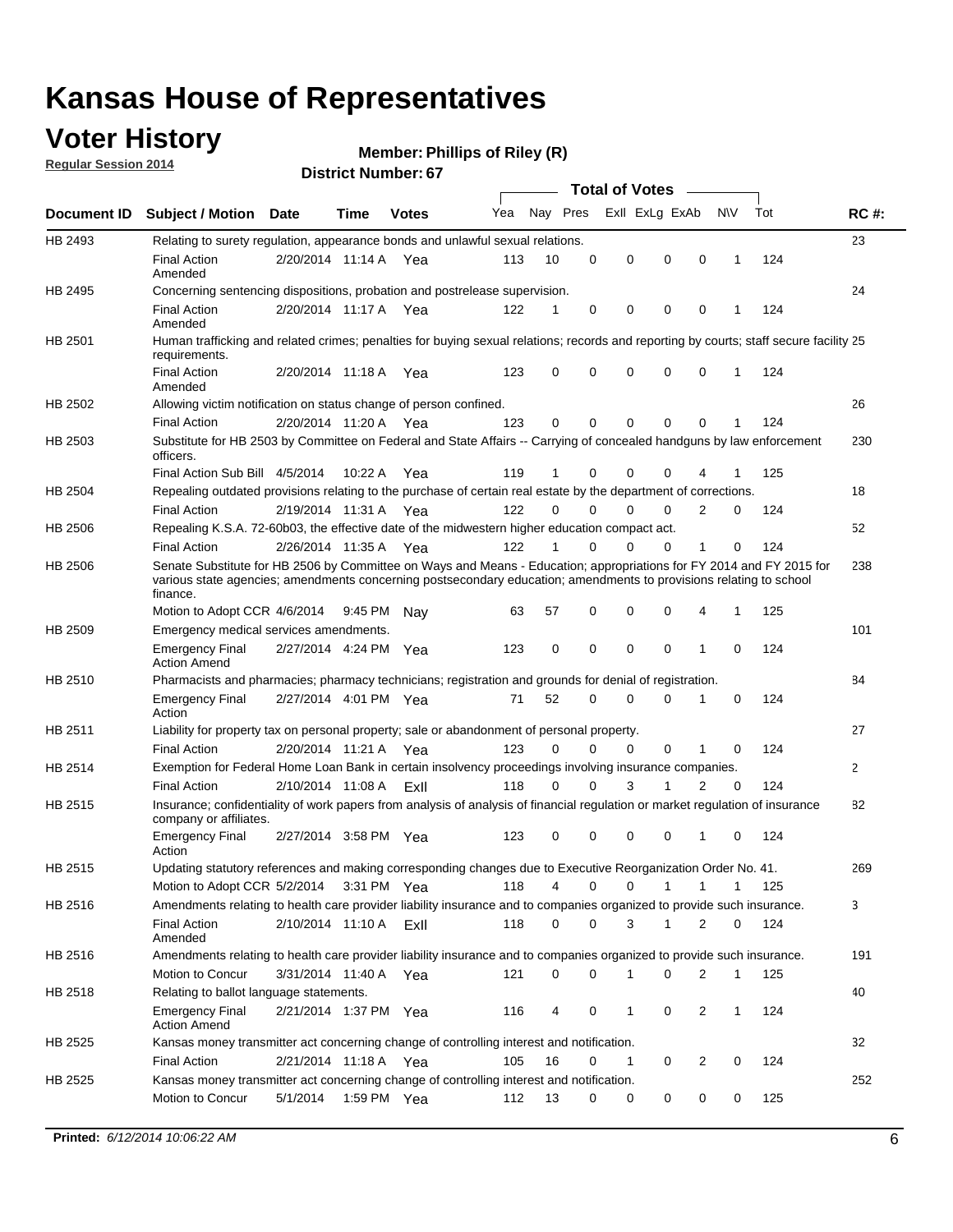#### **Voter History Regular Session 2014**

**Member: Phillips of Riley (R)** 

|                |                                                                                                                                                                                                                                                                                                                                           |                        |             | <b>DISTRICT MAILINGL. 07</b> |     |    |          | <b>Total of Votes</b> |                |              |   |     |             |
|----------------|-------------------------------------------------------------------------------------------------------------------------------------------------------------------------------------------------------------------------------------------------------------------------------------------------------------------------------------------|------------------------|-------------|------------------------------|-----|----|----------|-----------------------|----------------|--------------|---|-----|-------------|
| Document ID    | <b>Subject / Motion</b>                                                                                                                                                                                                                                                                                                                   | <b>Date</b>            | Time        | <b>Votes</b>                 | Yea |    | Nay Pres |                       | Exll ExLg ExAb | N\V          |   | Tot | <b>RC#:</b> |
| HB 2533        | Changing interest credit amounts, member distributions upon termination or death and retirement annuities under the KPERS 42<br>Act of 2015.                                                                                                                                                                                              |                        |             |                              |     |    |          |                       |                |              |   |     |             |
|                | <b>Emergency Final</b><br><b>Action Amend</b>                                                                                                                                                                                                                                                                                             | 2/21/2014 1:40 PM Yea  |             |                              | 94  | 26 | 0        | 1                     | 0              | 2            | 1 | 124 |             |
| HB 2537        | Eliminating font size and type requirement for disclosure statements contained in insurance contracts and explanatory<br>materials printed in any language other than English.                                                                                                                                                            |                        |             |                              |     |    |          |                       |                |              |   |     | 81          |
|                | <b>Emergency Final</b><br>Action                                                                                                                                                                                                                                                                                                          | 2/27/2014 3:56 PM Yea  |             |                              | 119 | 4  | 0        | 0                     | 0              | 1            | 0 | 124 |             |
| HB 2537        | Insurance; eliminating font and type requirements for certain non-English insurance documents; confidentiality of certain<br>documents; continuation of health insurance for spouse and children of certain emergency personnel and employees of the<br>department of corrections; purchase of certain insurance by the state fair board. |                        |             |                              |     |    |          |                       |                |              |   |     | 249         |
|                | Motion to adopt CCR 4/30/2014 3:58 PM Yea                                                                                                                                                                                                                                                                                                 |                        |             |                              | 122 | 0  | 0        | $\mathbf{1}$          | 1              | 0            | 1 | 125 |             |
| HB 2538        | Giving landowner right of first refusal for antlers of deer illegally shot on landowner's property.                                                                                                                                                                                                                                       |                        |             |                              |     |    |          |                       |                |              |   |     | 102         |
|                | <b>Emergency Final</b><br><b>Action Amend</b>                                                                                                                                                                                                                                                                                             | 2/27/2014 4:26 PM Yea  |             |                              | 106 | 17 | 0        | 0                     | $\mathbf 0$    | $\mathbf{1}$ | 0 | 124 |             |
| HB 2541        | Substitute for HB2541 by Committee on Local Government—plastic bottles and containers; labeling; solid waste landfill<br>restrictions.                                                                                                                                                                                                    |                        |             |                              |     |    |          |                       |                |              |   |     | 121         |
|                | Final Action Sub Bill 3/17/2014 11:21 A Yea                                                                                                                                                                                                                                                                                               |                        |             |                              | 102 | 21 | 0        | 0                     | 0              | 2            | 0 | 125 |             |
| HB 2542        | Property tax exemption for amateur-built aircraft.                                                                                                                                                                                                                                                                                        |                        |             |                              |     |    |          |                       |                |              |   |     | 112         |
|                | <b>Final Action</b><br>Amended                                                                                                                                                                                                                                                                                                            | 3/13/2014 11:22 A ExAb |             |                              | 116 | 4  | 0        | 1                     | 1              | 2            | 1 | 125 |             |
| <b>HB 2544</b> | Authorizing postsecondary educational institutions to enter into the state authorization reciprocity agreement to provide<br>distance education.                                                                                                                                                                                          |                        |             |                              |     |    |          |                       |                |              |   |     | 17          |
|                | <b>Final Action</b>                                                                                                                                                                                                                                                                                                                       | 2/17/2014 11:21 A Yea  |             |                              | 120 | 0  | 0        | 3                     | 0              | 1            | 0 | 124 |             |
| HB 2545        | Extending sunset date on certain agriculture fees from July 1, 2015, to July 1, 2019.                                                                                                                                                                                                                                                     |                        |             |                              |     |    |          |                       |                |              |   |     | 68          |
|                | <b>Final Action</b><br>Amended                                                                                                                                                                                                                                                                                                            | 2/27/2014 10:25 A Yea  |             |                              | 99  | 24 | 0        | $\mathbf 0$           | 0              | 1            | 0 | 124 |             |
| <b>HB 2547</b> | Changing the map copy requirement in mining permit application.                                                                                                                                                                                                                                                                           |                        |             |                              |     |    |          |                       |                |              |   |     | 53          |
|                | <b>Final Action</b>                                                                                                                                                                                                                                                                                                                       | 2/26/2014 11:36 A Yea  |             |                              | 123 | 0  | 0        | $\mathbf 0$           | 0              | 1            | 0 | 124 |             |
| HB 2548        | Creating the water program management fund and transferring the air quality fee fund.                                                                                                                                                                                                                                                     |                        |             |                              |     |    |          |                       |                |              |   |     | 46          |
|                | <b>Emergency Final</b><br>Action                                                                                                                                                                                                                                                                                                          | 2/21/2014 1:46 PM Yea  |             |                              | 119 | 1  | 0        | -1                    | 0              | 2            | 1 | 124 |             |
| HB 2549        | Allowing burial of hazardous waste on-site.                                                                                                                                                                                                                                                                                               |                        |             |                              |     |    |          |                       |                |              |   |     | 54          |
|                | <b>Final Action</b>                                                                                                                                                                                                                                                                                                                       | 2/26/2014 11:38 A Yea  |             |                              | 123 | 0  | 0        | 0                     | 0              | 1            | 0 | 124 |             |
| HB 2550        | Repeal of the atmospheric mercury deposition monitoring network.                                                                                                                                                                                                                                                                          |                        |             |                              |     |    |          |                       |                |              |   |     | 33          |
|                | <b>Final Action</b>                                                                                                                                                                                                                                                                                                                       | 2/21/2014 11:20 A Yea  |             |                              | 92  | 29 | 0        | $\mathbf{1}$          | $\mathbf 0$    | 2            | 0 | 124 |             |
| HB 2551        | Repealing regulation of PCB disposal facilities.                                                                                                                                                                                                                                                                                          |                        |             |                              |     |    |          |                       |                |              |   |     | 47          |
|                | <b>Emergency Final</b><br><b>Action Amend</b>                                                                                                                                                                                                                                                                                             | 2/21/2014 1:47 PM Yea  |             |                              | 100 | 20 | 0        | $\mathbf{1}$          | 0              | 2            | 1 | 124 |             |
| HB 2551        | Repealing the regulation of PCB disposal facilities; making changes to the atmospheric mercury deposition monitoring network 271<br>and the disposal of plastic bottles, containers and solid waste.                                                                                                                                      |                        |             |                              |     |    |          |                       |                |              |   |     |             |
|                | Motion to Adopt CCR 5/2/2014                                                                                                                                                                                                                                                                                                              |                        | 3:45 PM Yea |                              | 105 | 17 | 0        | 0                     | 1              | 1            | 1 | 125 |             |
| HB 2552        | Managed care organizations, prompt payment.                                                                                                                                                                                                                                                                                               |                        |             |                              |     |    |          |                       |                |              |   |     | 69          |
|                | Final Action<br>Amended                                                                                                                                                                                                                                                                                                                   | 2/27/2014 10:26 A Yea  |             |                              | 123 | 0  | 0        | 0                     | 0              | 1            | 0 | 124 |             |
| HB 2552        | Kansas medical assistance program; managed care organizations; consent for expansion of certain medicaid services.                                                                                                                                                                                                                        |                        |             |                              |     |    |          |                       |                |              |   |     | 225         |
|                | Motion to Concur                                                                                                                                                                                                                                                                                                                          | 4/4/2014               | 6:13 PM Yea |                              | 68  | 54 | 0        | $\Omega$              | 1              | 2            | 0 | 125 |             |
| HB 2553        | Health care compact.                                                                                                                                                                                                                                                                                                                      |                        |             |                              |     |    |          |                       |                |              |   |     | 141         |
|                | <b>Final Action</b>                                                                                                                                                                                                                                                                                                                       | 3/24/2014 10:15 A Yea  |             |                              | 74  | 48 | 0        | $\mathbf 0$           | 0              | 3            | 0 | 125 |             |
| HB 2555        | Release of information in support of arrest warrants and search warrants.                                                                                                                                                                                                                                                                 |                        |             |                              |     |    |          |                       |                |              |   |     | 86          |
|                | <b>Emergency Final</b><br><b>Action Amend</b>                                                                                                                                                                                                                                                                                             | 2/27/2014 4:04 PM Yea  |             |                              | 113 | 10 | 0        | 0                     | 0              | 1            | 0 | 124 |             |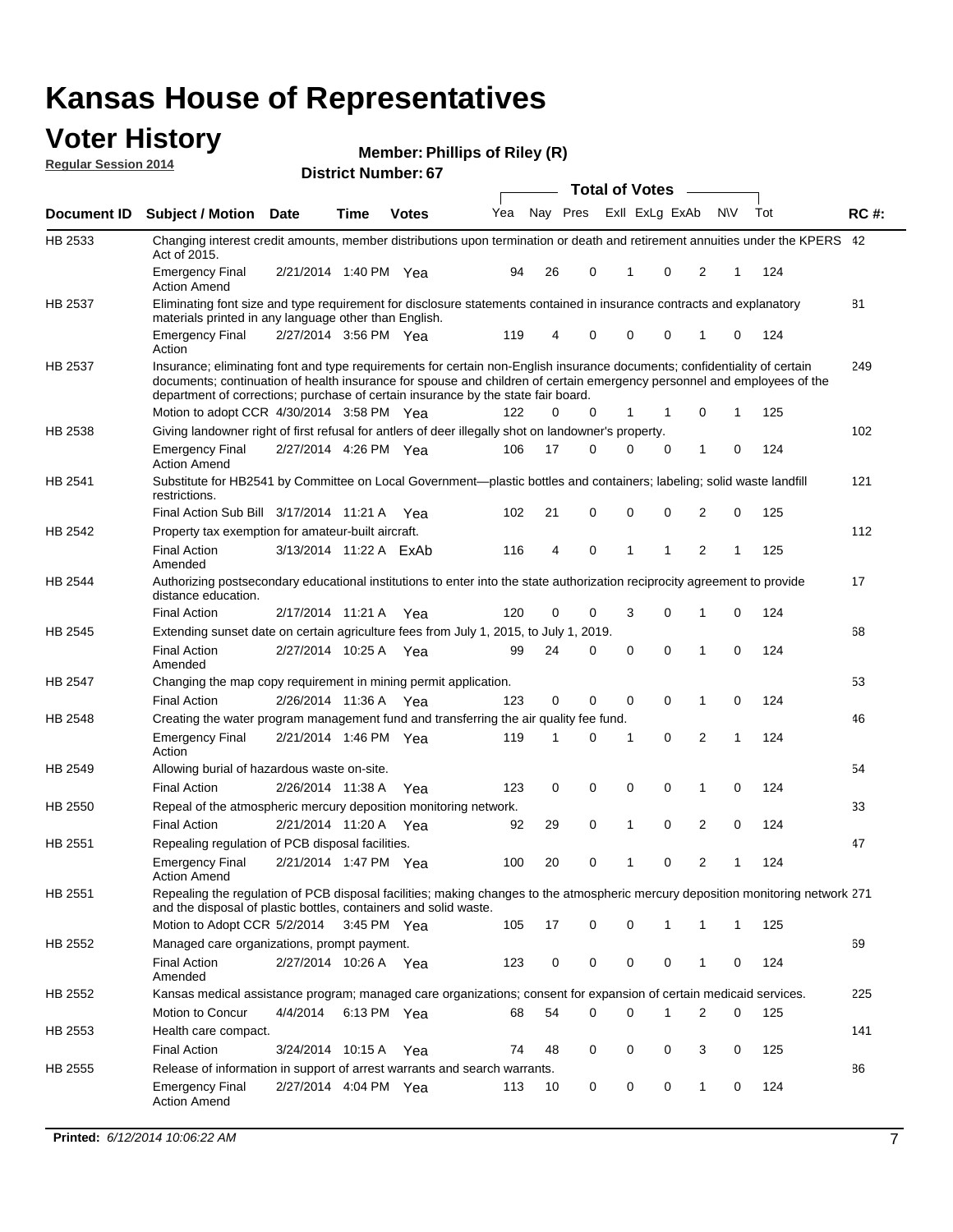## **Voter History**

**Regular Session 2014**

| <b>District Number: 67</b> |
|----------------------------|
|                            |

|                |                                                                                                                                                                                                                                                                                                                                                           |                       |             | <b>DISTING MAILINGL.OF</b> |     |          |             | <b>Total of Votes</b> |             |                |           |     |             |
|----------------|-----------------------------------------------------------------------------------------------------------------------------------------------------------------------------------------------------------------------------------------------------------------------------------------------------------------------------------------------------------|-----------------------|-------------|----------------------------|-----|----------|-------------|-----------------------|-------------|----------------|-----------|-----|-------------|
| Document ID    | <b>Subject / Motion Date</b>                                                                                                                                                                                                                                                                                                                              |                       | <b>Time</b> | <b>Votes</b>               | Yea | Nay Pres |             | Exll ExLg ExAb        |             |                | <b>NV</b> | Tot | <b>RC#:</b> |
| <b>HB 2557</b> | Changing penalties for certain taxpayers who file incorrect returns under Kansas income tax act.                                                                                                                                                                                                                                                          |                       |             |                            |     |          |             |                       |             |                |           |     | 21          |
|                | <b>Final Action</b><br>Amended                                                                                                                                                                                                                                                                                                                            | 2/19/2014 11:35 A Yea |             |                            | 122 | $\Omega$ | $\Omega$    | $\Omega$              | 0           | $\overline{2}$ | 0         | 124 |             |
| HB 2561        | Licensure of pharmacists and registration of pharmacy interns by board of pharmacy.                                                                                                                                                                                                                                                                       |                       |             |                            |     |          |             |                       |             |                |           |     | 55          |
|                | <b>Final Action</b>                                                                                                                                                                                                                                                                                                                                       | 2/26/2014 11:39 A     |             | Yea                        | 105 | 18       | 0           | 0                     | 0           | 1              | 0         | 124 |             |
| HB 2564        | Requiring 60-day wait before re-employment for retirement benefit eligibility.                                                                                                                                                                                                                                                                            |                       |             |                            |     |          |             |                       |             |                |           |     | 43          |
|                | <b>Emergency Final</b><br>Action                                                                                                                                                                                                                                                                                                                          | 2/21/2014 1:41 PM Yea |             |                            | 120 | 0        | 0           | 1                     | $\mathbf 0$ | $\overline{2}$ | 1         | 124 |             |
| HB 2566        | Requiring court fee for forensic audio and video examination services.                                                                                                                                                                                                                                                                                    |                       |             |                            |     |          |             |                       |             |                |           |     | 93          |
|                | <b>Emergency Final</b><br>Action                                                                                                                                                                                                                                                                                                                          | 2/27/2014 4:12 PM Yea |             |                            | 123 | 0        | 0           | 0                     | $\mathbf 0$ | 1              | 0         | 124 |             |
| HB 2568        | Domestic relations; Kansas family law code; child support guidelines.                                                                                                                                                                                                                                                                                     |                       |             |                            |     |          |             |                       |             |                |           |     | 70          |
|                | <b>Final Action</b><br>Amended                                                                                                                                                                                                                                                                                                                            | 2/27/2014 10:27 A Yea |             |                            | 123 | 0        | 0           | $\mathbf 0$           | $\mathbf 0$ | 1              | 0         | 124 |             |
| HB 2568        | Domestic relations; Kansas family law code; child support guidelines.                                                                                                                                                                                                                                                                                     |                       |             |                            |     |          |             |                       |             |                |           |     | 268         |
|                | Motion to adopt CCR 5/2/2014                                                                                                                                                                                                                                                                                                                              |                       |             | $3:28$ PM Yea              | 123 | 0        | 0           | 0                     | 1           | 1              | 0         | 125 |             |
| HB 2576        | Employment security law; creation of "new employer rate."                                                                                                                                                                                                                                                                                                 |                       |             |                            |     |          |             |                       |             |                |           |     | 71          |
|                | <b>Final Action</b><br>Amended                                                                                                                                                                                                                                                                                                                            | 2/27/2014 10:28 A Yea |             |                            | 123 | 0        | $\mathbf 0$ | $\mathbf 0$           | $\mathbf 0$ | 1              | 0         | 124 |             |
| HB 2576        | Employment security law; creation of "new employer rate."                                                                                                                                                                                                                                                                                                 |                       |             |                            |     |          |             |                       |             |                |           |     | 159         |
|                | Motion to Concur                                                                                                                                                                                                                                                                                                                                          | 3/25/2014 10:47 A     |             | Yea                        | 122 | 0        | 0           | 1                     | 0           | 2              | 0         | 125 |             |
| <b>HB 2577</b> | Allowing parents to remain anonymous when surrendering an infant under the newborn protection act.                                                                                                                                                                                                                                                        |                       |             |                            |     |          |             |                       |             |                |           |     | 56          |
|                | <b>Final Action</b><br>Amended                                                                                                                                                                                                                                                                                                                            | 2/26/2014 11:41 A Yea |             |                            | 123 | 0        | 0           | 0                     | 0           | 1              | 0         | 124 |             |
| <b>HB 2577</b> | Allowing parents to remain anonymous when surrendering an infant under the newborn protection act.                                                                                                                                                                                                                                                        |                       |             |                            |     |          |             |                       |             |                |           |     | 220         |
|                | Motion to Concur                                                                                                                                                                                                                                                                                                                                          | 4/4/2014              | 11:45 A     | Yea                        | 121 | 0        | 0           |                       | 1           | 1              | 1         | 125 |             |
| HB 2578        | Certification by chief law enforcement officer for transfer of a firearm when required by federal law.                                                                                                                                                                                                                                                    |                       |             |                            |     |          |             |                       |             |                |           |     | 122         |
|                | <b>Final Action</b><br>Amended                                                                                                                                                                                                                                                                                                                            | 3/17/2014 11:22 A Yea |             |                            | 123 | 0        | 0           | 0                     | 0           | 2              | 0         | 125 |             |
| HB 2578        | Regulating the possession of weapons.                                                                                                                                                                                                                                                                                                                     |                       |             |                            |     |          |             |                       |             |                |           |     | 235         |
|                | Motion to Adopt CCR 4/5/2014 4:40 PM Yea                                                                                                                                                                                                                                                                                                                  |                       |             |                            | 102 | 19       | 0           | $\mathbf 0$           | 0           | 4              | 0         | 125 |             |
| HB 2580        | Specifying the duties of the state fire marshal relating to regional emergency response teams for hazardous materials and<br>search and rescue incidents.                                                                                                                                                                                                 |                       |             |                            |     |          |             |                       |             |                |           |     | 72          |
|                | <b>Final Action</b><br>Amended                                                                                                                                                                                                                                                                                                                            | 2/27/2014 10:29 A     |             | Yea                        | 113 | 10       | 0           | 0                     | 0           | 1              | 0         | 124 |             |
| HB 2580        | Kansas Real Estate Appraisal Board; licensee fingerprinting and criminal background checks.                                                                                                                                                                                                                                                               |                       |             |                            |     |          |             |                       |             |                |           |     | 272         |
|                | Motion to adopt CCR 5/2/2014 3:49 PM Yea                                                                                                                                                                                                                                                                                                                  |                       |             |                            | 115 | 7        | 0           | 0                     | 1           | 1              | 1         | 125 |             |
| HB 2582        | Creating an exemption from food establishment licensing for churches.                                                                                                                                                                                                                                                                                     |                       |             |                            |     |          |             |                       |             |                |           |     | 57          |
|                | <b>Final Action</b>                                                                                                                                                                                                                                                                                                                                       | 2/26/2014 11:42 A     |             | Yea                        | 123 | 0        | 0           | 0                     | 0           |                | 0         | 124 |             |
| HB 2588        | Child in need of care; juvenile offenders; permanent custodians.                                                                                                                                                                                                                                                                                          |                       |             |                            |     |          |             |                       |             |                |           |     | 94          |
|                | <b>Emergency Final</b><br><b>Action Amend</b>                                                                                                                                                                                                                                                                                                             | 2/27/2014 4:14 PM Yea |             |                            | 123 | 0        | 0           | 0                     | 0           | 1              | 0         | 124 |             |
| HB 2588        | Senate Substitute for HB 2588 by Committee on Judiciary - Concerning children and minors; relating to children in need of<br>care; placement in juvenile detention facilities; permanent custodians; relating to juvenile offenders; alternative adjudication;<br>youth residential centers and services; risk assessment; sentencing; good time credits. |                       |             |                            |     |          |             |                       |             |                |           |     | 244         |
|                | Motion to adopt CCR 4/30/2014 3:36 PM Yea                                                                                                                                                                                                                                                                                                                 |                       |             |                            | 123 | 0        | 0           | 1                     | 1           | 0              | 0         | 125 |             |
| HB 2591        | Requiring certain audit reports to be filed electronically and to be filed only with the department of administration.                                                                                                                                                                                                                                    |                       |             |                            |     |          |             |                       |             |                |           |     | 58          |
|                | <b>Final Action</b>                                                                                                                                                                                                                                                                                                                                       | 2/26/2014 11:43 A     |             | Yea                        | 123 | 0        | 0           | $\Omega$              | 0           | 1              | 0         | 124 |             |
| HB 2595        | State fossils; the tylosaurus and the pteranodon.                                                                                                                                                                                                                                                                                                         |                       |             |                            |     |          |             |                       |             |                |           |     | 73          |
|                | <b>Final Action</b><br>Amended                                                                                                                                                                                                                                                                                                                            | 2/27/2014 10:31 A Yea |             |                            | 96  | 27       | 0           | 0                     | 0           | 1              | 0         | 124 |             |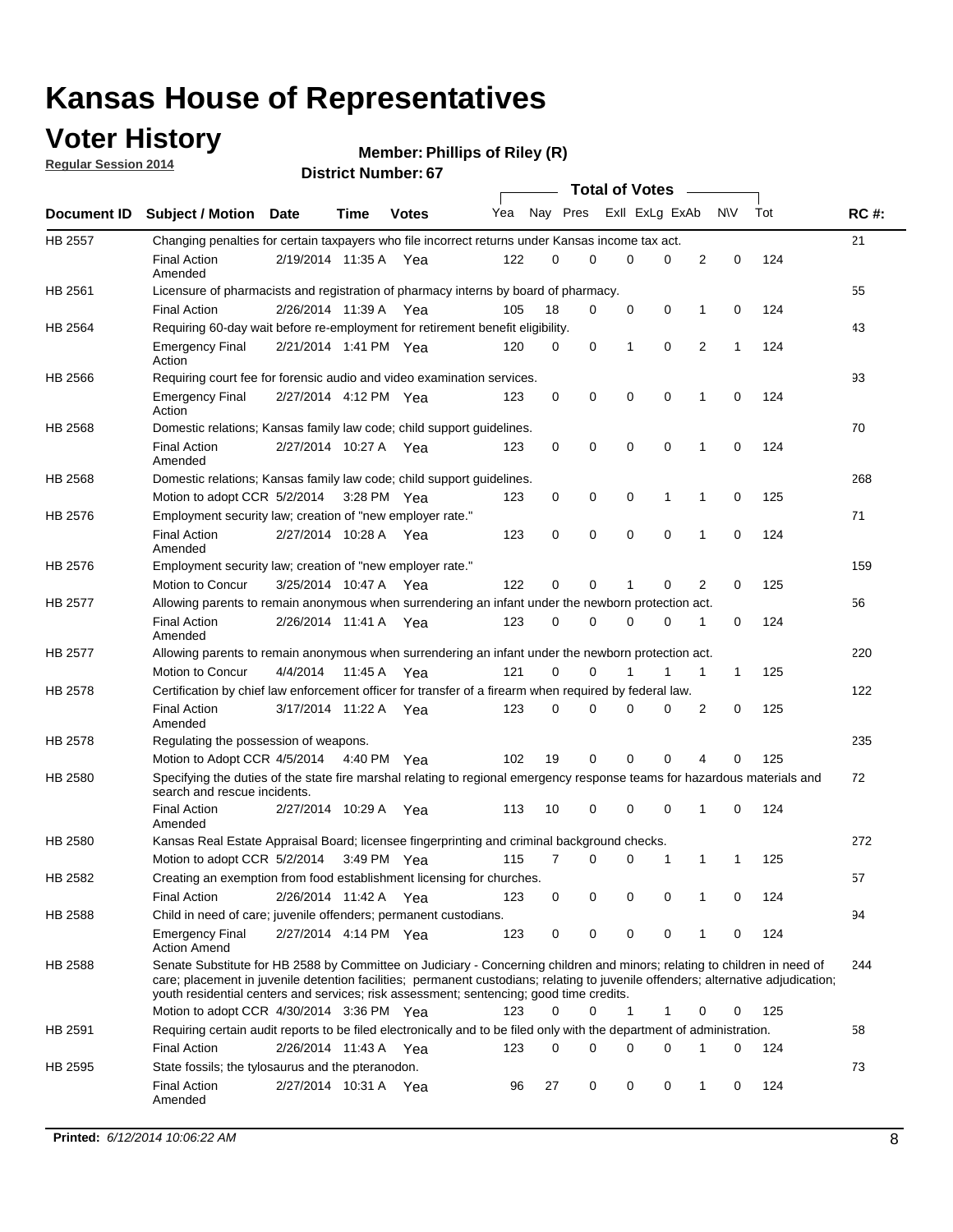### **Voter History**

**Regular Session 2014**

| <b>District Number: 67</b> |
|----------------------------|
|                            |

|         |                                                                                                                                                                                                                                       | <b>Total of Votes</b> |             |              |     |                |                         |             |             |              |           |     |             |
|---------|---------------------------------------------------------------------------------------------------------------------------------------------------------------------------------------------------------------------------------------|-----------------------|-------------|--------------|-----|----------------|-------------------------|-------------|-------------|--------------|-----------|-----|-------------|
|         | Document ID Subject / Motion Date                                                                                                                                                                                                     |                       | <b>Time</b> | <b>Votes</b> | Yea |                | Nay Pres Exll ExLg ExAb |             |             |              | <b>NV</b> | Tot | <b>RC#:</b> |
| HB 2596 | Computation of retirement benefits when a state officer or employee is placed on furlough or has reduction in compensation.                                                                                                           |                       |             |              |     |                |                         |             |             |              |           |     | 74          |
|         | <b>Final Action</b>                                                                                                                                                                                                                   | 2/27/2014 10:33 A     |             | Yea          | 123 | 0              | 0                       | $\mathbf 0$ | $\Omega$    |              | 0         | 124 |             |
| HB 2596 | Computation of retirement benefits when a state officer or employee is placed on furlough or has reduction in<br>compensation.                                                                                                        |                       |             |              |     |                |                         |             |             |              |           |     | 246         |
|         | Motion to adopt CCR 4/30/2014 3:45 PM Yea                                                                                                                                                                                             |                       |             |              | 123 | 0              | 0                       | 1           | 1           | 0            | 0         | 125 |             |
| HB 2597 | Municipal recycling services                                                                                                                                                                                                          |                       |             |              |     |                |                         |             |             |              |           |     | 97          |
|         | <b>Emergency Final</b><br><b>Action Amend</b>                                                                                                                                                                                         | 2/27/2014 4:20 PM Yea |             |              | 105 | 18             | 0                       | $\mathbf 0$ | 0           | 1            | 0         | 124 |             |
| HB 2599 | Authorizing the secretary of state to grant an easement to the unified government of Wyandotte county.                                                                                                                                |                       |             |              |     |                |                         |             |             |              |           |     | 22          |
|         | <b>Final Action</b>                                                                                                                                                                                                                   | 2/19/2014 11:37 A     |             | Yea          | 120 | $\overline{2}$ | 0                       | 0           | $\Omega$    | 2            | $\Omega$  | 124 |             |
| HB 2599 | Authorizing the secretary of state to grant an easement to the unified government of Wyandotte county.                                                                                                                                |                       |             |              |     |                |                         |             |             |              |           |     | 118         |
|         | Motion to Concur                                                                                                                                                                                                                      | 3/14/2014 11:25 A Yea |             |              | 118 | 0              | 0                       | 2           | 1           | 4            | 0         | 125 |             |
| HB 2602 | Increasing the percentage of unclassified employees allowed to be employed by KPERS from 25% to 50%.                                                                                                                                  |                       |             |              |     |                |                         |             |             |              |           |     | 44          |
|         | <b>Emergency Final</b><br>Action                                                                                                                                                                                                      | 2/21/2014 1:43 PM Yea |             |              | 107 | 13             | 0                       | 1           | 0           | 2            | 1         | 124 |             |
| HB 2602 | Increasing the percentage of unclassified employees allowed to be employed by KPERS from 25% to 50%.                                                                                                                                  |                       |             |              |     |                |                         |             |             |              |           |     | 195         |
|         | Motion to Concur                                                                                                                                                                                                                      | 4/1/2014              | 10:57 A     | Yea          | 108 | 15             | 0                       | 1           | $\mathbf 0$ | 1            | 0         | 125 |             |
| HB 2609 | Practice of pharmacy; filling and refilling of prescriptions.                                                                                                                                                                         |                       |             |              |     |                |                         |             |             |              |           |     | 105         |
|         | <b>Emergency Final</b><br><b>Action Amend</b>                                                                                                                                                                                         | 2/27/2014 4:29 PM Yea |             |              | 123 | 0              | $\mathbf 0$             | $\mathbf 0$ | $\mathbf 0$ | 1            | 0         | 124 |             |
| HB 2611 | Conduct of dental offices.                                                                                                                                                                                                            |                       |             |              |     |                |                         |             |             |              |           |     | 83          |
|         | <b>Emergency Final</b><br>Action                                                                                                                                                                                                      | 2/27/2014 3:59 PM Yea |             |              | 123 | 0              | $\mathbf 0$             | $\mathbf 0$ | 0           | 1            | 0         | 124 |             |
| HB 2612 | Relating to district judge and district magistrate judge vacancies.                                                                                                                                                                   |                       |             |              |     |                |                         |             |             |              |           |     | 75          |
|         | <b>Final Action</b><br>Amended                                                                                                                                                                                                        | 2/27/2014 10:34 A     |             | Yea          | 106 | 17             | $\mathbf 0$             | $\mathbf 0$ | $\mathbf 0$ | 1            | 0         | 124 |             |
| HB 2613 | Relating to the issuance of stillbirth and unborn child's death certificates.                                                                                                                                                         |                       |             |              |     |                |                         |             |             |              |           |     | 103         |
|         | <b>Emergency Final</b><br><b>Action Amend</b>                                                                                                                                                                                         | 2/27/2014 4:27 PM Yea |             |              | 122 | $\mathbf{1}$   | $\mathbf 0$             | $\mathbf 0$ | $\Omega$    | $\mathbf{1}$ | $\Omega$  | 124 |             |
| HB 2615 | Substitute for HB 2615 by Committee on Commerce, Labor and Economic Development - Workers compensation assigned<br>risk pool.                                                                                                         |                       |             |              |     |                |                         |             |             |              |           |     | 185         |
|         | EFA Sub Bill<br>Amended                                                                                                                                                                                                               | 3/26/2014 3:42 PM Yea |             |              | 98  | 25             | 0                       | 1           | $\mathbf 0$ | 1            | 0         | 125 |             |
| HB 2616 | Secretary of labor; explore agreement to allow state of Kansas to enforce OSHA standards.                                                                                                                                             |                       |             |              |     |                |                         |             |             |              |           |     | 92          |
|         | <b>Emergency Final</b><br>Action                                                                                                                                                                                                      | 2/27/2014 4:11 PM Yea |             |              | 93  | 30             | $\Omega$                | $\mathbf 0$ | 0           | 1            | 0         | 124 |             |
| HB 2616 | Senate Substitute for HB 2616 by Committee on Commerce - Secretary of labor directed to study state enforcement of OSHA 261<br>standards.                                                                                             |                       |             |              |     |                |                         |             |             |              |           |     |             |
|         | Motion to Concur                                                                                                                                                                                                                      | 5/2/2014 11:47 A Yea  |             |              | 94  | 30             | $\mathbf 0$             | 0           | 1           | 0            | 0         | 125 |             |
| HB 2633 | Substitute for HB 2633 by Committee on Corrections and Juvenile Justice - Juvenile offenders; youth residential centers and<br>services; risk assessment; raising the age for prosecution as an adult; sentencing; good time credits. |                       |             |              |     |                |                         |             |             |              |           |     | 106         |
|         | EFA Sub Bill<br>Amended                                                                                                                                                                                                               | 2/27/2014 4:31 PM Yea |             |              | 122 | 1              | $\Omega$                | $\Omega$    | 0           | 1            | 0         | 124 |             |
| HB 2636 | Secretary of health and environment and air quality standards.                                                                                                                                                                        |                       |             |              |     |                |                         |             |             |              |           |     | 45          |
|         | <b>Emergency Final</b><br><b>Action Amend</b>                                                                                                                                                                                         | 2/21/2014 1:44 PM Yea |             |              | 89  | 31             | 0                       | 1           | 0           | 2            | 1         | 124 |             |
| HB 2636 | Secretary of health and environment and air quality standards.                                                                                                                                                                        |                       |             |              |     |                |                         |             |             |              |           |     | 212         |
|         | Sub motion to concur 4/3/2014 7:20 PM Yea                                                                                                                                                                                             |                       |             |              | 121 | 3              | 0                       | 0           | 0           |              | 0         | 125 |             |
| HB 2642 | Income tax deduction for net gain on the sale of certain horses, cattle or livestock; income tax credit for expenditures to make 131                                                                                                  |                       |             |              |     |                |                         |             |             |              |           |     |             |
|         | dwelling or facility accessible for persons with a disability.<br><b>Final Action</b>                                                                                                                                                 | 3/20/2014 11:17 A Yea |             |              | 123 | 0              | 0                       | 0           | 1           | 1            | 0         | 125 |             |
|         | Amended                                                                                                                                                                                                                               |                       |             |              |     |                |                         |             |             |              |           |     |             |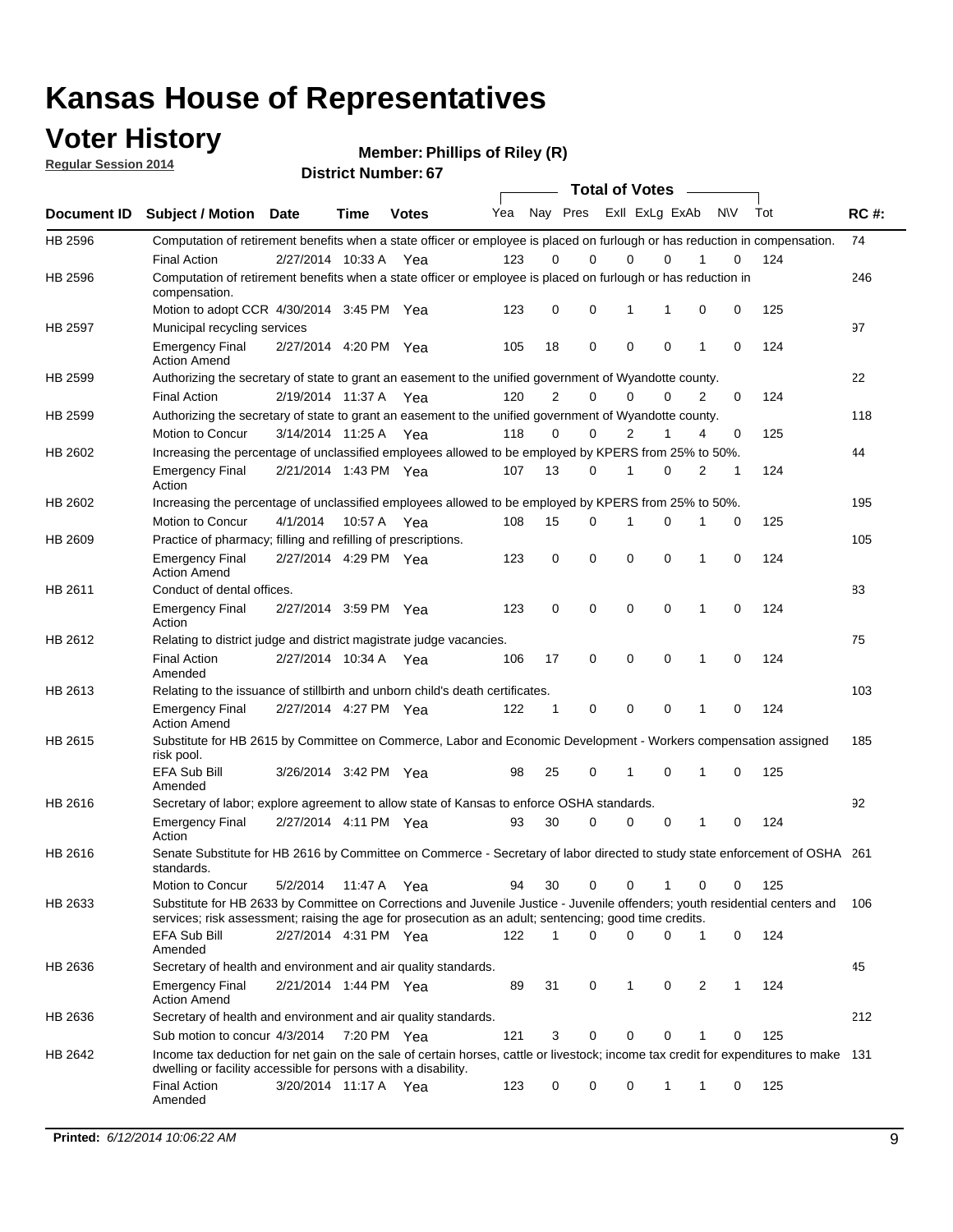#### **Voter History Member:**

| <b>VULCI FIISLUI Y</b><br><b>Regular Session 2014</b> |                                                                                                                                                                                                                                                                                                                                                                                                                               |                       |             | <b>Member: Phillips of Riley (R)</b> |     |                |             |                       |                |                |                |             |     |             |
|-------------------------------------------------------|-------------------------------------------------------------------------------------------------------------------------------------------------------------------------------------------------------------------------------------------------------------------------------------------------------------------------------------------------------------------------------------------------------------------------------|-----------------------|-------------|--------------------------------------|-----|----------------|-------------|-----------------------|----------------|----------------|----------------|-------------|-----|-------------|
|                                                       |                                                                                                                                                                                                                                                                                                                                                                                                                               |                       |             | <b>District Number: 67</b>           |     |                |             | <b>Total of Votes</b> |                |                |                |             |     |             |
| Document ID                                           | Subject / Motion Date                                                                                                                                                                                                                                                                                                                                                                                                         |                       | Time        | <b>Votes</b>                         | Yea |                | Nay Pres    |                       |                | Exll ExLg ExAb |                | <b>NV</b>   | Tot | <b>RC#:</b> |
| HB 2643                                               | Property tax; classification of commercial and industrial machinery and equipment as personal property; reclassification of<br>property upon termination of IRB tax exemption; use of independent appraisers to appraiser certain                                                                                                                                                                                             |                       |             |                                      |     |                |             |                       |                |                |                |             |     | 164         |
|                                                       | <b>Final Action</b><br>Amended                                                                                                                                                                                                                                                                                                                                                                                                | 3/26/2014 10:56 A     |             | - Yea                                | 123 | $\Omega$       | $\Omega$    | 1                     |                | 0              | 1              | 0           | 125 |             |
| HB 2643                                               | Property tax; classification of commercial and industrial machinery and equipment as personal property; reclassification of<br>property upon termination of IRB tax exemption; use of independent appraisers to appraiser certain complex property; motor<br>vehicles, members of military; mortgage registration tax phase out and replacement with fees; county clerk technology fund;<br>county treasurer technology fund. |                       |             |                                      |     |                |             |                       |                |                |                |             |     | 274         |
|                                                       | <b>Motion to Concur</b>                                                                                                                                                                                                                                                                                                                                                                                                       | 5/2/2014              | 5:12 PM Nay |                                      | 16  | 108            | $\Omega$    |                       | 0              | 0              |                | 0           | 125 |             |
| HB 2643                                               | Property tax; classification of commercial and industrial machinery and equipment as personal property; reclassification of<br>property upon termination of IRB tax exemption; use of independent appraisers to appraiser certain complex property; motor<br>vehicles, members of military; mortgage registration tax phase out and replacement with fees; county clerk technology fund;<br>county treasurer technology fund. |                       |             |                                      |     |                |             |                       |                |                |                |             |     | 286         |
|                                                       | Motion to adopt CCR 5/3/2014                                                                                                                                                                                                                                                                                                                                                                                                  |                       |             | 1:53 AM Nay                          | 70  | 53             | 0           |                       | 0              | $\mathbf 0$    | 1              | 1           | 125 |             |
| HB 2648                                               | Property tax exemption for levees.<br><b>Emergency Final</b><br><b>Action Amend</b>                                                                                                                                                                                                                                                                                                                                           | 2/27/2014 4:23 PM Yea |             |                                      | 100 | 23             | $\mathbf 0$ |                       | 0              | $\mathbf 0$    | 1              | $\mathbf 0$ | 124 | 100         |
| HB 2651                                               | County law library.                                                                                                                                                                                                                                                                                                                                                                                                           |                       |             |                                      |     |                |             |                       |                |                |                |             |     | 76          |
|                                                       | <b>Final Action</b><br>Amended                                                                                                                                                                                                                                                                                                                                                                                                | 2/27/2014 10:38 A     |             | Yea                                  | 82  | 41             | $\Omega$    |                       | 0              | $\Omega$       | 1              | 0           | 124 |             |
| HB 2655                                               | Allowing veterans with PTSD to seek mental health treatment upon certain convictions.                                                                                                                                                                                                                                                                                                                                         |                       |             |                                      |     |                |             |                       |                |                |                |             |     | 77          |
|                                                       | <b>Final Action</b><br>Amended                                                                                                                                                                                                                                                                                                                                                                                                | 2/27/2014 10:40 A     |             | Yea                                  | 123 | $\Omega$       | $\Omega$    |                       | 0              | $\mathbf 0$    | 1              | 0           | 124 |             |
| HB 2655                                               | Senate Substitute for HB 2655 by Committee on Judiciary - Allowing veterans with PTSD to seek mental health treatment<br>upon certain convictions; also amending the crimes of interference with law enforcement and giving a false alarm.                                                                                                                                                                                    |                       |             |                                      |     |                |             |                       |                |                |                |             |     | 224         |
|                                                       | <b>Motion to Concur</b>                                                                                                                                                                                                                                                                                                                                                                                                       | 4/4/2014              |             | 5:42 PM Yea                          | 122 | $\Omega$       | $\Omega$    |                       | $\Omega$       |                | 2              | 0           | 125 |             |
| HB 2656                                               | Authorizing the state of Kansas to pay the death gratuity benefit to the designated survivor of a Kansas service member during 48<br>a federal government shutdown and providing for reimbursement to the state                                                                                                                                                                                                               |                       |             |                                      |     |                |             |                       |                |                |                |             |     |             |
|                                                       | <b>Final Action</b>                                                                                                                                                                                                                                                                                                                                                                                                           | 2/26/2014 11:27 A     |             | - Yea                                | 123 | 0              | $\Omega$    |                       | 0              | $\Omega$       | 1              | 0           | 124 |             |
| HB 2661                                               | Substitute for HB 2661 by Committee on Energy and Environment - Siting of electric transmission lines; notice and hearing<br>requirements.                                                                                                                                                                                                                                                                                    |                       |             |                                      |     |                |             |                       |                |                |                |             |     | 181         |
|                                                       | EFA Sub Bill                                                                                                                                                                                                                                                                                                                                                                                                                  | 3/26/2014 3:37 PM Yea |             |                                      | 119 | 4              | 0           |                       | 1              | $\mathbf 0$    | 1              | 0           | 125 |             |
| HB 2662                                               | Expungment of driving under the influence convictions.                                                                                                                                                                                                                                                                                                                                                                        |                       |             |                                      |     |                |             |                       |                |                |                |             |     | 116         |
|                                                       | <b>Final Action</b><br>Amended                                                                                                                                                                                                                                                                                                                                                                                                | 3/14/2014 11:22 A     |             | Yea                                  | 87  | 31             | $\Omega$    |                       | $\overline{2}$ | 1              | 4              | $\Omega$    | 125 |             |
| HB 2668                                               | Health insurance for qualified professional associations.                                                                                                                                                                                                                                                                                                                                                                     |                       |             |                                      |     |                |             |                       |                |                |                |             |     | 34          |
|                                                       | <b>Final Action</b><br>Amended                                                                                                                                                                                                                                                                                                                                                                                                | 2/21/2014 11:21 A Yea |             |                                      | 114 | $\overline{7}$ | $\mathbf 0$ |                       | $\mathbf{1}$   | $\mathbf 0$    | $\overline{2}$ | 0           | 124 |             |
| HB 2668                                               | Predetermination of health insurance benefits                                                                                                                                                                                                                                                                                                                                                                                 |                       |             |                                      |     |                |             |                       |                |                |                |             |     | 262         |
|                                                       | <b>Motion to Concur</b>                                                                                                                                                                                                                                                                                                                                                                                                       | 5/2/2014              | 12:05 P     | Nav                                  | 97  | 27             | 0           |                       | 0              |                | 0              |             | 125 |             |
| HB 2669                                               | State civil service board; transferred from the department of administration to the office of administrative hearings.                                                                                                                                                                                                                                                                                                        |                       |             |                                      |     |                |             |                       |                |                |                |             |     | 87          |

2/27/2014 Emergency Final Yea 124 4:05 PM 110 13 0 0 10 0

Emergency Final 2/27/2014 4:10 PM Yea 405 18 0 0 0 1 0 124

Motion to adopt CCR 5/2/2014 3:39 PM Yea 111 11 0 0 1 1 1 125

Final Action 3/26/2014 10:57 A Yea 123 0 0 1 0 125

Board of healing arts functions and duties, physician assistants licensure act and podiatry act.

Action

Action Amend

Amended

Kansas healing arts act; physician assistant licensure act.

Relating to procurement negotiating committees; certified businesses.

HB 2673

HB 2673

HB 2675

91

270

165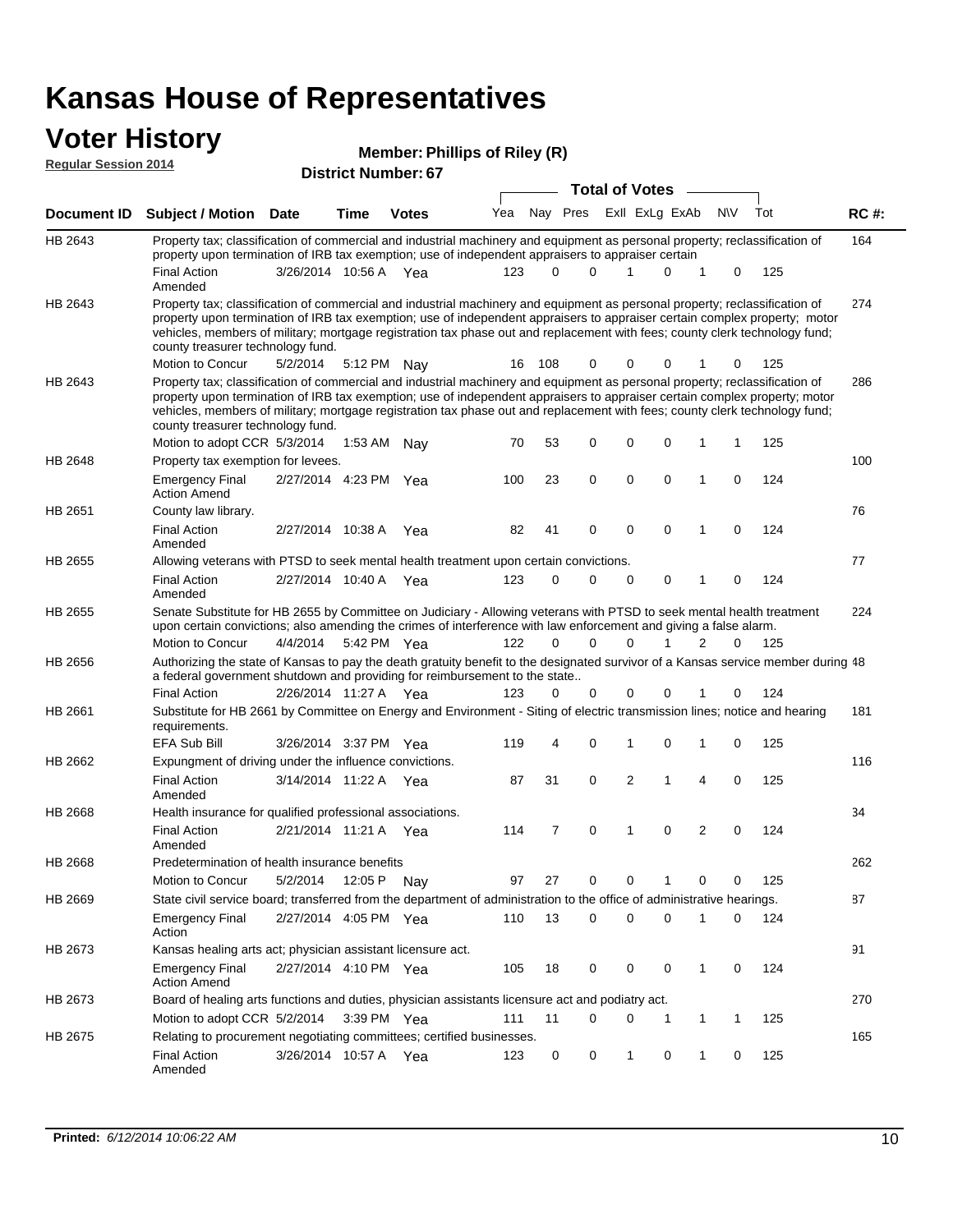#### **Voter History Regular Session 2014**

| noguiui ocoolori zu i <del>1</del> |                                                                                                                                                                                                                                                                                               |                       |             | <b>District Number: 67</b> |     |              |          |              |                         |              |              |     |             |
|------------------------------------|-----------------------------------------------------------------------------------------------------------------------------------------------------------------------------------------------------------------------------------------------------------------------------------------------|-----------------------|-------------|----------------------------|-----|--------------|----------|--------------|-------------------------|--------------|--------------|-----|-------------|
|                                    |                                                                                                                                                                                                                                                                                               |                       |             |                            |     |              |          |              | <b>Total of Votes</b>   |              |              |     |             |
| <b>Document ID</b>                 | <b>Subject / Motion Date</b>                                                                                                                                                                                                                                                                  |                       | Time        | <b>Votes</b>               | Yea |              |          |              | Nay Pres Exll ExLg ExAb |              | <b>NV</b>    | Tot | <b>RC#:</b> |
| HB 2681                            | Substitute for HB2681 by Committee on Veterans, Military, and Homeland Security--Abolishing the Kansas commission on<br>veterans affairs; creating the Kansas commission on veterans affairs office within the executive branch of government.<br>Final Action Sub Bill 3/20/2014 11:18 A Yea |                       |             |                            | 123 | 0            | $\Omega$ | 0            | 1                       | 1            | 0            | 125 | 132         |
| HB 2681                            | Substitute for HB2681 by Committee on Veterans, Military, and Homeland Security - Abolishing the Kansas commission on<br>veterans affairs; creating the Kansas commission on veterans affairs office within the executive branch of government.                                               |                       |             |                            |     |              |          |              |                         |              |              |     | 219         |
|                                    | Motion to Concur                                                                                                                                                                                                                                                                              | 4/4/2014              | 11:41 A Yea |                            | 122 | 0            | 0        | 1            | 1                       | 1            | 0            | 125 |             |
| HB 2684                            | Allocating moneys from driver's license fees to the judicial branch nonjudicial salary adjustment fund.                                                                                                                                                                                       |                       |             |                            |     |              |          |              |                         |              |              |     | 78          |
|                                    | <b>Final Action</b>                                                                                                                                                                                                                                                                           | 2/27/2014 10:41 A Yea |             |                            | 93  | 30           | 0        | $\Omega$     | 0                       | 1            | 0            | 124 |             |
| <b>HB 2687</b>                     | Unclaimed property act and hearings.                                                                                                                                                                                                                                                          |                       |             |                            |     |              |          |              |                         |              |              |     | 59          |
|                                    | <b>Final Action</b>                                                                                                                                                                                                                                                                           | 2/26/2014 11:44 A     |             | Yea                        | 119 | 4            | 0        | 0            | 0                       | 1            | 0            | 124 |             |
| HB 2687                            | Unclaimed property act and hearings.                                                                                                                                                                                                                                                          |                       |             |                            |     |              |          |              |                         |              |              |     | 251         |
|                                    | Motion to Concur                                                                                                                                                                                                                                                                              | 5/1/2014              |             | 1:56 PM Yea                | 125 | 0            | 0        | 0            | 0                       | 0            | 0            | 125 |             |
| HB 2689                            | Amending which convictions are counted for driving while license canceled, suspended or revoked.                                                                                                                                                                                              |                       |             |                            |     |              |          |              |                         |              |              |     | 231         |
|                                    | <b>Final Action</b><br>Amended                                                                                                                                                                                                                                                                | 4/5/2014              |             | 10:23 A Yea                | 121 | 0            | 0        | $\Omega$     | 0                       | 4            | 0            | 125 |             |
| HB 2693                            | Providing for testing by community colleges for commercial driver's licenses and allowing temporary commercial driver's<br>license holders the ability to drive class A commercial vehicles.                                                                                                  |                       |             |                            |     |              |          |              |                         |              |              |     | 104         |
|                                    | <b>Emergency Final</b><br><b>Action Amend</b>                                                                                                                                                                                                                                                 | 2/27/2014 4:28 PM Yea |             |                            | 123 | 0            | $\Omega$ | $\Omega$     | 0                       | 1            | 0            | 124 |             |
| HB 2693                            | Senate Substitute for HB 2693 by Committee on Transportation - Providing for testing by community colleges for commercial<br>driver's licenses; entities serving as driver's licenses examiners.                                                                                              |                       |             |                            |     |              |          |              |                         |              |              |     | 255         |
|                                    | Motion to adopt CCR 5/1/2014 4:42 PM Yea                                                                                                                                                                                                                                                      |                       |             |                            | 125 | 0            | 0        | 0            | 0                       | 0            | 0            | 125 |             |
| HB 2715                            | Farm machinery and equipment annual highway permits, commercial drivers' license.                                                                                                                                                                                                             |                       |             |                            |     |              |          |              |                         |              |              |     | 98          |
|                                    | <b>Emergency Final</b><br><b>Action Amend</b>                                                                                                                                                                                                                                                 | 2/27/2014 4:21 PM Yea |             |                            | 123 | 0            | 0        | 0            | 0                       | 1            | 0            | 124 |             |
| HB 2717                            | Registration of operators of assisted living, residential health care, home plus or adult day care facilities.                                                                                                                                                                                |                       |             |                            |     |              |          |              |                         |              |              |     | 175         |
|                                    | <b>Emergency Final</b><br><b>Action Amend</b>                                                                                                                                                                                                                                                 | 3/26/2014 3:29 PM Yea |             |                            | 114 | 9            | 0        | 1            | 0                       | 1            | 0            | 125 |             |
| HB 2721                            | Substitute for Substitute for HB 2721 by Committee on Commerce, Labor and Economic Development †Enacting the<br>business entity standard treatment act.                                                                                                                                       |                       |             |                            |     |              |          |              |                         |              |              |     | 117         |
|                                    | Final Action Sub Bill 3/14/2014 11:23 A Yea                                                                                                                                                                                                                                                   |                       |             |                            | 118 | 0            | 0        | 2            | 1                       | 4            | 0            | 125 |             |
| HB 2721                            | Substitute for Substitute for HB 2721 by Committee on Commerce, Labor and Economic Development - Enacting the business 273<br>entity standard treatment act.                                                                                                                                  |                       |             |                            |     |              |          |              |                         |              |              |     |             |
|                                    | Motion to Concur                                                                                                                                                                                                                                                                              | 5/2/2014              |             | 3:59 PM Yea                | 122 | 0            | 0        | 0            | 1                       | 1            | 1            | 125 |             |
| HB 2724                            | Uniform commercial driver's license act; definition of tank vehicle.                                                                                                                                                                                                                          |                       |             |                            |     |              |          |              |                         |              |              |     | 99          |
|                                    | <b>Emergency Final</b><br>Action                                                                                                                                                                                                                                                              | 2/27/2014 4:22 PM Yea |             |                            | 122 | $\mathbf{1}$ | 0        | 0            | 0                       | 1            | 0            | 124 |             |
| HB 2727                            | Expiration of license plates and placards for individuals with disability.                                                                                                                                                                                                                    |                       |             |                            |     |              |          |              |                         |              |              |     | 88          |
|                                    | <b>Emergency Final</b><br>Action                                                                                                                                                                                                                                                              | 2/27/2014 4:06 PM Yea |             |                            | 123 | 0            | 0        | 0            | 0                       | 1            | 0            | 124 |             |
| HB 2728                            | Permits for the operation of salvage vehicles no longer required to be prepared in triplicate.                                                                                                                                                                                                |                       |             |                            |     |              |          |              |                         |              |              |     | 89          |
|                                    | <b>Emergency Final</b><br>Action                                                                                                                                                                                                                                                              | 2/27/2014 4:07 PM Yea |             |                            | 122 | 1            | 0        | $\Omega$     | 0                       | $\mathbf{1}$ | 0            | 124 |             |
| HB 2728                            | Permits for the operation of salvage vehicles no longer required to be prepared in triplicate.                                                                                                                                                                                                |                       |             |                            |     |              |          |              |                         |              |              |     | 192         |
|                                    | Motion to Concur                                                                                                                                                                                                                                                                              | 3/31/2014 11:43 A Yea |             |                            | 122 | 0            | 0        | 1            | 0                       | 2            | 0            | 125 |             |
| HB 2732                            | Sales tax authority for Rooks county for constructing or remodeling a jail facility.                                                                                                                                                                                                          |                       |             |                            |     |              |          |              |                         |              |              |     | 232         |
|                                    | <b>Final Action</b>                                                                                                                                                                                                                                                                           | 4/5/2014 10:24 A Yea  |             |                            | 121 | 0            | 0        | 0            | 0                       | 4            | 0            | 125 |             |
| HB 2744                            | Insurance; coverage for autism spectrum disorder.                                                                                                                                                                                                                                             |                       |             |                            |     |              |          |              |                         |              |              |     | 137         |
|                                    | <b>Final Action</b>                                                                                                                                                                                                                                                                           | 3/21/2014 10:14 A Yea |             |                            | 114 | 3            | 0        | 0            | 1                       | 6            | $\mathbf{1}$ | 125 |             |
|                                    | Amended                                                                                                                                                                                                                                                                                       |                       |             |                            |     |              |          |              |                         |              |              |     |             |
| HB 2745                            | Tax lien on property voluntarily transferred.                                                                                                                                                                                                                                                 |                       |             |                            |     |              |          |              |                         |              |              |     | 166         |
|                                    | <b>Final Action</b>                                                                                                                                                                                                                                                                           | 3/26/2014 10:58 A     |             | Yea                        | 123 | 0            | 0        | $\mathbf{1}$ | 0                       | 1            | 0            | 125 |             |
|                                    | Printed: 6/12/2014 10:06:22 AM                                                                                                                                                                                                                                                                |                       |             |                            |     |              |          |              |                         |              |              |     | 11          |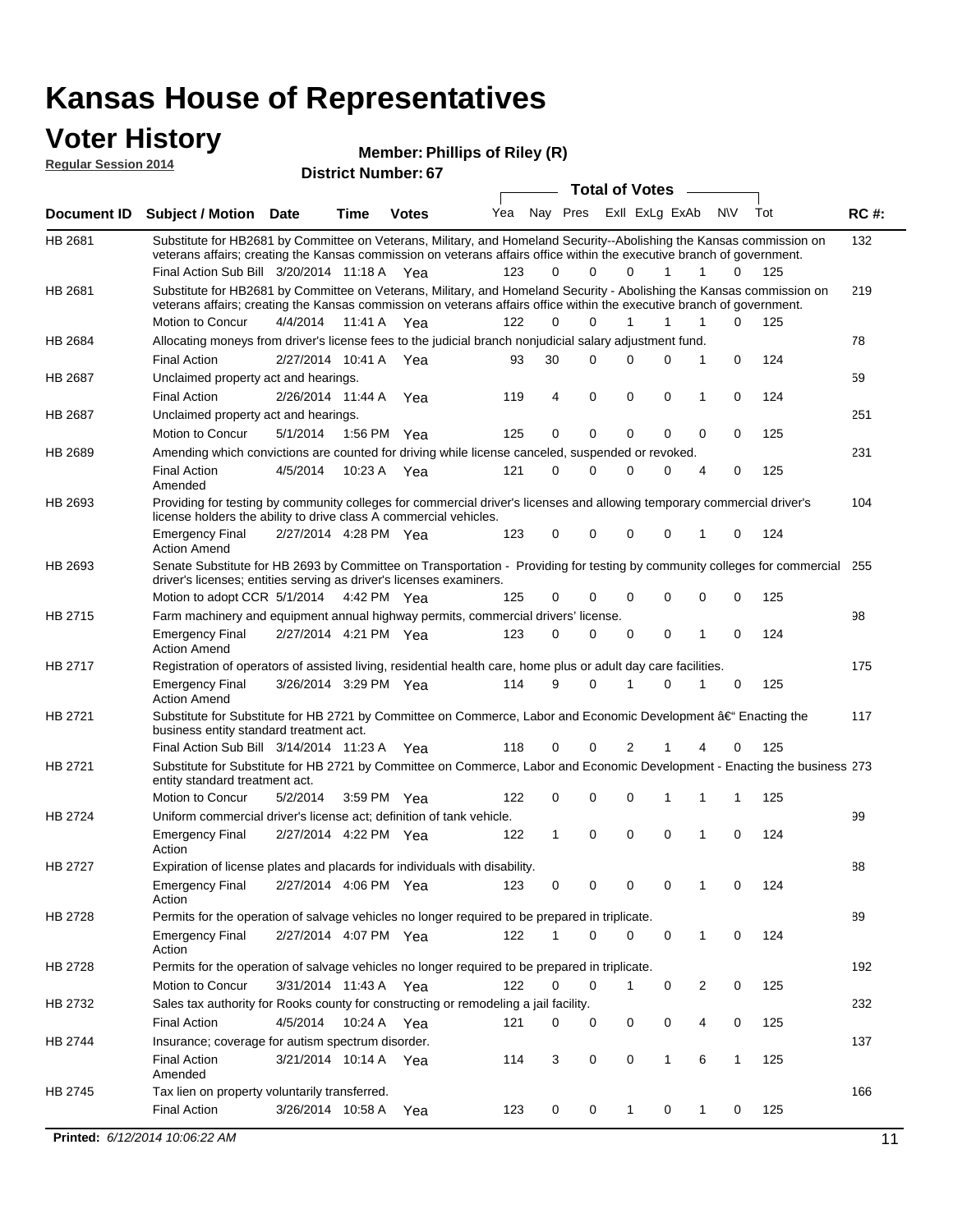## **Voter History**

**Regular Session 2014**

#### **Member: Phillips of Riley (R)**

| Nav Pres<br>Exll ExLg ExAb<br>Yea<br>Document ID Subject / Motion Date<br><b>Votes</b><br>Time<br>HB 2755<br>Repealing the sunset on the Kansas taxpayer transparency act.<br>0<br>0<br><b>Final Action</b><br>3/24/2014 10:13 A<br>122<br>0<br>0<br>Yea<br>State child death review board.<br><b>HB 2767</b><br><b>Final Action</b><br>0<br>1<br>0<br>3/26/2014 10:59 A<br>123<br>0<br>Yea<br>Amended<br><b>HCR 5029</b><br>Urging the Kansas bureau of investigation to establish a blue alert system for the state of Kansas.<br>2/27/2014 4:15 PM Yea<br>121<br>2<br>0<br>0<br>0<br><b>Emergency Final</b><br><b>Action Amend</b><br><b>HCR 5031</b><br>Urging Congress to provide for the prompt payment of disability compensation to U.S. Veterans.<br>122<br>$\Omega$<br>$\Omega$<br>0<br>1<br><b>Final Action</b><br>3/19/2014 11:21 A Yea<br>HR 6049<br>Resolution encouraging the creation of a Kansas plan for comprehensive treatment of chronic obstruction pulmonary<br>disease. | <b>NV</b><br>3<br>0<br>1<br>0<br>1<br>0<br>2<br>0<br>2<br>$\mathbf 0$ | Tot<br>125<br>125<br>124<br>125 | <b>RC#:</b><br>140<br>167<br>95<br>125 |
|-------------------------------------------------------------------------------------------------------------------------------------------------------------------------------------------------------------------------------------------------------------------------------------------------------------------------------------------------------------------------------------------------------------------------------------------------------------------------------------------------------------------------------------------------------------------------------------------------------------------------------------------------------------------------------------------------------------------------------------------------------------------------------------------------------------------------------------------------------------------------------------------------------------------------------------------------------------------------------------------------|-----------------------------------------------------------------------|---------------------------------|----------------------------------------|
|                                                                                                                                                                                                                                                                                                                                                                                                                                                                                                                                                                                                                                                                                                                                                                                                                                                                                                                                                                                                 |                                                                       |                                 |                                        |
|                                                                                                                                                                                                                                                                                                                                                                                                                                                                                                                                                                                                                                                                                                                                                                                                                                                                                                                                                                                                 |                                                                       |                                 |                                        |
|                                                                                                                                                                                                                                                                                                                                                                                                                                                                                                                                                                                                                                                                                                                                                                                                                                                                                                                                                                                                 |                                                                       |                                 |                                        |
|                                                                                                                                                                                                                                                                                                                                                                                                                                                                                                                                                                                                                                                                                                                                                                                                                                                                                                                                                                                                 |                                                                       |                                 |                                        |
|                                                                                                                                                                                                                                                                                                                                                                                                                                                                                                                                                                                                                                                                                                                                                                                                                                                                                                                                                                                                 |                                                                       |                                 |                                        |
|                                                                                                                                                                                                                                                                                                                                                                                                                                                                                                                                                                                                                                                                                                                                                                                                                                                                                                                                                                                                 |                                                                       |                                 |                                        |
|                                                                                                                                                                                                                                                                                                                                                                                                                                                                                                                                                                                                                                                                                                                                                                                                                                                                                                                                                                                                 |                                                                       |                                 |                                        |
|                                                                                                                                                                                                                                                                                                                                                                                                                                                                                                                                                                                                                                                                                                                                                                                                                                                                                                                                                                                                 |                                                                       |                                 |                                        |
|                                                                                                                                                                                                                                                                                                                                                                                                                                                                                                                                                                                                                                                                                                                                                                                                                                                                                                                                                                                                 |                                                                       |                                 |                                        |
|                                                                                                                                                                                                                                                                                                                                                                                                                                                                                                                                                                                                                                                                                                                                                                                                                                                                                                                                                                                                 |                                                                       |                                 | 109                                    |
| 120<br>0<br>0<br>2<br>1<br><b>Emergency Final</b><br>3/6/2014<br>11:24 A<br>Yea<br><b>Action Amend</b>                                                                                                                                                                                                                                                                                                                                                                                                                                                                                                                                                                                                                                                                                                                                                                                                                                                                                          |                                                                       | 125                             |                                        |
| HR 6063<br>Urging the President to extend the qualifications for the Women's Army Corps Service Medal.                                                                                                                                                                                                                                                                                                                                                                                                                                                                                                                                                                                                                                                                                                                                                                                                                                                                                          |                                                                       |                                 | 143                                    |
| 123<br>$\Omega$<br>0<br>$\Omega$<br><b>Final Action</b><br>3/25/2014 10:11 A Yea<br>1                                                                                                                                                                                                                                                                                                                                                                                                                                                                                                                                                                                                                                                                                                                                                                                                                                                                                                           | 1<br>0                                                                | 125                             |                                        |
| House Substitute for SB 40 by Committee on Corrections and Juvenile Justice †Secretary of corrections; including juvenile<br>SB 40<br>offenders in the prison made goods act; authorizing use of correctional industries funds for payment of                                                                                                                                                                                                                                                                                                                                                                                                                                                                                                                                                                                                                                                                                                                                                   |                                                                       |                                 | 123                                    |
| Final Action Sub Bill 3/17/2014 11:23 A Yea<br>0<br>123<br>$\Omega$<br>0<br>0                                                                                                                                                                                                                                                                                                                                                                                                                                                                                                                                                                                                                                                                                                                                                                                                                                                                                                                   | 0<br>2                                                                | 125                             |                                        |
| SB 54<br>Medical assistance recovery program; rules and regulations.                                                                                                                                                                                                                                                                                                                                                                                                                                                                                                                                                                                                                                                                                                                                                                                                                                                                                                                            |                                                                       |                                 | 174                                    |
| 3/26/2014 3:28 PM Yea<br>28<br>0<br>1<br>0<br><b>Emergency Final</b><br>95<br><b>Action Amend</b>                                                                                                                                                                                                                                                                                                                                                                                                                                                                                                                                                                                                                                                                                                                                                                                                                                                                                               | 1<br>0                                                                | 125                             |                                        |
| SB 54<br>Amendments to statutes regulating abortions.                                                                                                                                                                                                                                                                                                                                                                                                                                                                                                                                                                                                                                                                                                                                                                                                                                                                                                                                           |                                                                       |                                 | 214                                    |
| 112<br>11<br>0<br>0<br>Motion to Adopt CCR 4/4/2014 9:59 AM Yea                                                                                                                                                                                                                                                                                                                                                                                                                                                                                                                                                                                                                                                                                                                                                                                                                                                                                                                                 | 1<br>0                                                                | 125                             |                                        |
| State use law; purchases by municipalities; committee sunset date and chairperson selection.<br>SB 63                                                                                                                                                                                                                                                                                                                                                                                                                                                                                                                                                                                                                                                                                                                                                                                                                                                                                           |                                                                       |                                 | 280                                    |
| Motion to adopt CCR 5/2/2014<br>$\mathbf 0$<br>0<br>8:52 PM Yea<br>124<br>0<br>0                                                                                                                                                                                                                                                                                                                                                                                                                                                                                                                                                                                                                                                                                                                                                                                                                                                                                                                | 1<br>0                                                                | 125                             |                                        |
| SB 99<br>Lobbyists defined.                                                                                                                                                                                                                                                                                                                                                                                                                                                                                                                                                                                                                                                                                                                                                                                                                                                                                                                                                                     |                                                                       |                                 | 184                                    |
| 0<br>117<br>6<br>0<br><b>Emergency Final</b><br>3/26/2014 3:41 PM Yea<br>1<br>Action                                                                                                                                                                                                                                                                                                                                                                                                                                                                                                                                                                                                                                                                                                                                                                                                                                                                                                            | 1<br>$\mathbf 0$                                                      | 125                             |                                        |
| House Substitute for SB 147 by Committee on Agriculture and Natural Resources †Amending the powers and duties of the 133<br>SB 147<br>Kansas department of agriculture division of conservation and the state conservation commission.                                                                                                                                                                                                                                                                                                                                                                                                                                                                                                                                                                                                                                                                                                                                                          |                                                                       |                                 |                                        |
| Final Action Sub Bill 3/20/2014 11:19 A Yea<br>0<br>123<br>0<br>0<br>1<br>Amended                                                                                                                                                                                                                                                                                                                                                                                                                                                                                                                                                                                                                                                                                                                                                                                                                                                                                                               | 1<br>0                                                                | 125                             |                                        |
| <b>SB 218</b><br>House Substitute for SB 218 by Committee on Appropriations-Education; relating to the financing and instruction thereof;                                                                                                                                                                                                                                                                                                                                                                                                                                                                                                                                                                                                                                                                                                                                                                                                                                                       |                                                                       |                                 | 226                                    |
| making and concerning appropriations for the fiscal years ending June 30, 2014, and June 30, 2015, for certain agencies.<br>Final Action Sub Bill 4/4/2014 6:17 PM Yea<br>31<br>$\Omega$<br>0<br>1<br>91                                                                                                                                                                                                                                                                                                                                                                                                                                                                                                                                                                                                                                                                                                                                                                                        | 2<br>$\Omega$                                                         | 125                             |                                        |
| Amended                                                                                                                                                                                                                                                                                                                                                                                                                                                                                                                                                                                                                                                                                                                                                                                                                                                                                                                                                                                         |                                                                       |                                 |                                        |
| <b>SB 218</b><br>House Substitute for SB 218 by Committee on Appropriations-Education; relating to the financing and instruction thereof;                                                                                                                                                                                                                                                                                                                                                                                                                                                                                                                                                                                                                                                                                                                                                                                                                                                       |                                                                       |                                 | 237                                    |
| making and concerning appropriations for the fiscal years ending June 30, 2014, and June 30, 2015, for certain agencies.                                                                                                                                                                                                                                                                                                                                                                                                                                                                                                                                                                                                                                                                                                                                                                                                                                                                        |                                                                       |                                 |                                        |
| 67<br>0<br>0<br>0<br>Sub Motion to Adopt 4/6/2014 12:51 A Nay<br>55<br>CCR                                                                                                                                                                                                                                                                                                                                                                                                                                                                                                                                                                                                                                                                                                                                                                                                                                                                                                                      | 3<br>0                                                                | - 125                           |                                        |
| SB 231<br>House Substitute for SB 231 †Concerning valuation and appeals; renaming the state court of tax appeals; timing of<br>decisions.                                                                                                                                                                                                                                                                                                                                                                                                                                                                                                                                                                                                                                                                                                                                                                                                                                                       |                                                                       |                                 | 134                                    |
| Final Action Sub Bill 3/20/2014 11:21 A Yea<br>123<br>0<br>0<br>0<br>1<br>Amended                                                                                                                                                                                                                                                                                                                                                                                                                                                                                                                                                                                                                                                                                                                                                                                                                                                                                                               | 1<br>0                                                                | 125                             |                                        |
| SB 231<br>House Substitute for SB 231 - Concerning valuation and appeals; renaming the state court of tax appeals; timing of<br>decisions                                                                                                                                                                                                                                                                                                                                                                                                                                                                                                                                                                                                                                                                                                                                                                                                                                                       |                                                                       |                                 | 281                                    |
| Motion to Adopt CCR 5/2/2014 8:56 PM Yea<br>124<br>0<br>0<br>0<br>0                                                                                                                                                                                                                                                                                                                                                                                                                                                                                                                                                                                                                                                                                                                                                                                                                                                                                                                             | 1<br>0                                                                | 125                             |                                        |
| House Substitute for SB 245 by Committee on Appropriations - Appropriations for FY 2014, FY 2015, and FY 2016 for the<br>SB 245<br>department of corrections; capital improvement projects.                                                                                                                                                                                                                                                                                                                                                                                                                                                                                                                                                                                                                                                                                                                                                                                                     |                                                                       |                                 | 13                                     |
| Final Action Sub Bill 2/13/2014 11:34 A Nay<br>79<br>41<br>0<br>3<br>0<br>Amended                                                                                                                                                                                                                                                                                                                                                                                                                                                                                                                                                                                                                                                                                                                                                                                                                                                                                                               | 0<br>1                                                                | 124                             |                                        |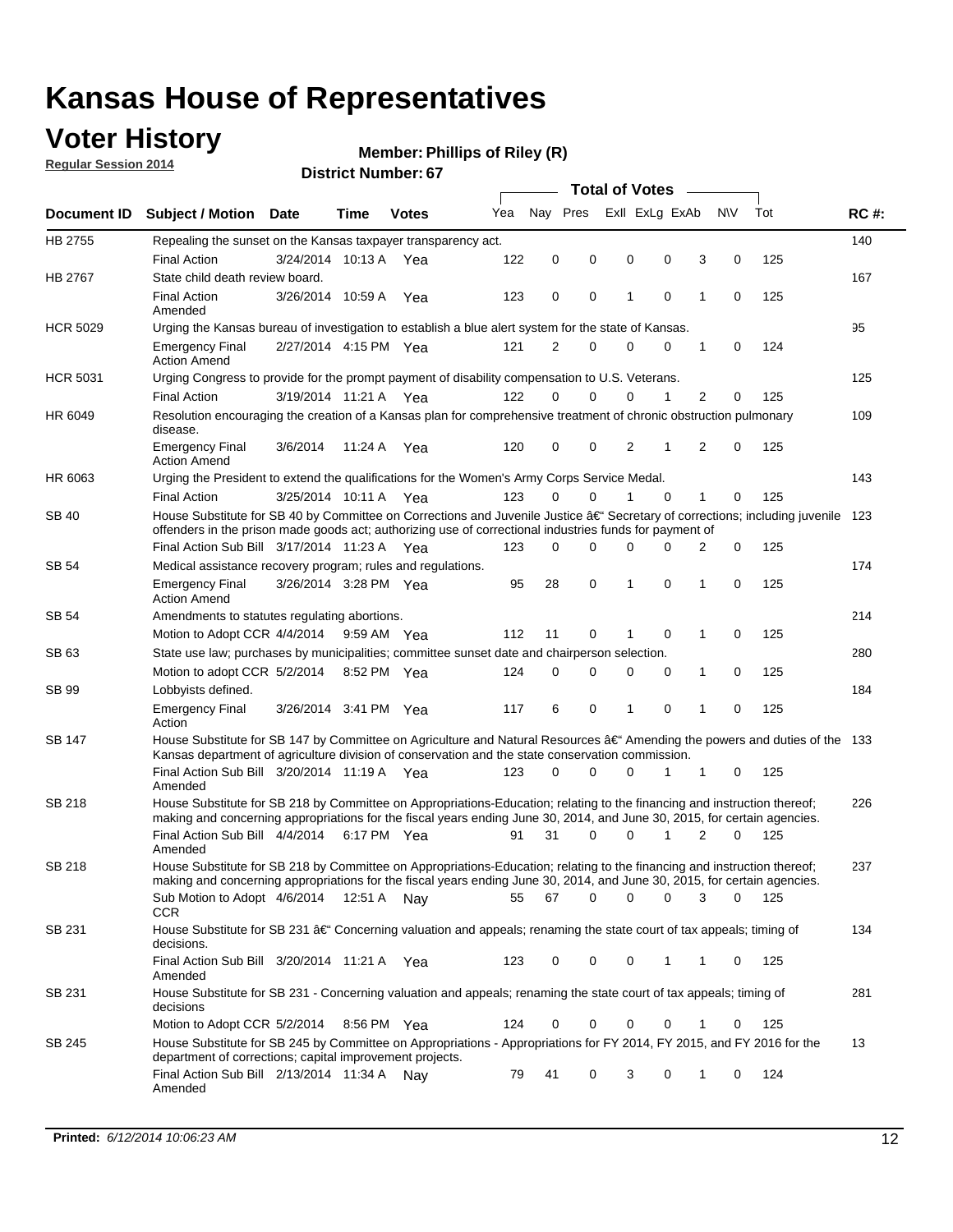### **Voter History**

#### **Member: Phillips of Riley (R)**

**Regular Session 2014**

|        |                                                                                                                                                                                                                                                                                                                                                                                                                                                                                                                                                                                                                                                                                                                                                                               |                        |      |                       |     |             |          | <b>Total of Votes</b> |                |             |                         |             |     |             |
|--------|-------------------------------------------------------------------------------------------------------------------------------------------------------------------------------------------------------------------------------------------------------------------------------------------------------------------------------------------------------------------------------------------------------------------------------------------------------------------------------------------------------------------------------------------------------------------------------------------------------------------------------------------------------------------------------------------------------------------------------------------------------------------------------|------------------------|------|-----------------------|-----|-------------|----------|-----------------------|----------------|-------------|-------------------------|-------------|-----|-------------|
|        | Document ID Subject / Motion Date                                                                                                                                                                                                                                                                                                                                                                                                                                                                                                                                                                                                                                                                                                                                             |                        | Time | <b>Votes</b>          | Yea |             | Nay Pres |                       | Exll ExLg ExAb |             |                         | <b>NV</b>   | Tot | <b>RC#:</b> |
| SB 245 | House Substitute for SB 245 by Committee on Appropriations - Education funding; relating to mineral production; creating the<br>mineral production education fund, crediting 20% of remainder from oil and gas tax into such fund, moneys expended on<br>education; abolishing the oil and gas valuation depletion trust fund; allowing the counties to retain funds already in such<br>county's oil and gas valuation depletion trust fund; concerning school financing sources; proceeds from the tax levied by a<br>school district under authority of K.S.A. 2013 Supp. 72-6431, remitted to the state treasury to the credit of the state school<br>district finance fund not to the district's general fund; making and concerning appropriations for fiscal year 2017. |                        |      |                       |     |             |          |                       |                |             |                         |             |     | 258         |
|        | Motion to adopt CCR 5/1/2014                                                                                                                                                                                                                                                                                                                                                                                                                                                                                                                                                                                                                                                                                                                                                  |                        |      | 5:06 PM Yea           | 88  | 37          | 0        |                       | $\Omega$       | 0           | 0                       | 0           | 125 |             |
| SB 248 | Victim notification prior to release of certain inmates.                                                                                                                                                                                                                                                                                                                                                                                                                                                                                                                                                                                                                                                                                                                      |                        |      |                       |     |             |          |                       |                |             |                         |             |     | 119         |
|        | <b>Final Action</b>                                                                                                                                                                                                                                                                                                                                                                                                                                                                                                                                                                                                                                                                                                                                                           | 3/17/2014 11:18 A Yea  |      |                       | 122 | 0           | 0        |                       | 0              | 0           | $\overline{\mathbf{c}}$ | 1           | 125 |             |
| SB 254 | Medical assistance recovery program; rules and regulations.                                                                                                                                                                                                                                                                                                                                                                                                                                                                                                                                                                                                                                                                                                                   |                        |      |                       |     |             |          |                       |                |             |                         |             |     | 179         |
|        | <b>Emergency Final</b><br>Action                                                                                                                                                                                                                                                                                                                                                                                                                                                                                                                                                                                                                                                                                                                                              | 3/26/2014 3:34 PM Yea  |      |                       | 123 | 0           | 0        |                       | $\mathbf{1}$   | 0           | 1                       | 0           | 125 |             |
| SB 256 | Attorney general; costs in criminal appeals.                                                                                                                                                                                                                                                                                                                                                                                                                                                                                                                                                                                                                                                                                                                                  |                        |      |                       |     |             |          |                       |                |             |                         |             |     | 147         |
|        | <b>Final Action</b><br>Amended                                                                                                                                                                                                                                                                                                                                                                                                                                                                                                                                                                                                                                                                                                                                                | 3/25/2014 10:16 A      |      | Yea                   | 119 | 4           | 0        |                       | 1              | 0           | 1                       | 0           | 125 |             |
| SB 256 | Amending the crime of mistreatment of a dependent adult; creating the crime of mistreatment of an elder person; amending<br>the crime of unlawful sexual relations; amending provisions relating to appearance bonds and surety regulation; amending<br>violations of the Kansas racketeer influenced and corrupt organization act; also concerning the attorney general, costs in<br>criminal appeals.                                                                                                                                                                                                                                                                                                                                                                       |                        |      |                       |     |             |          |                       |                |             |                         |             |     | 236         |
|        | Motion to Adopt CCR 4/5/2014                                                                                                                                                                                                                                                                                                                                                                                                                                                                                                                                                                                                                                                                                                                                                  |                        |      | 6:52 PM Yea           | 118 | 4           | 0        |                       | 0              | 0           | 3                       | 0           | 125 |             |
| SB 258 | Amending the juvenile statute of limitations to match adult time limitations for sex crimes.                                                                                                                                                                                                                                                                                                                                                                                                                                                                                                                                                                                                                                                                                  |                        |      |                       |     |             |          |                       |                |             |                         |             |     | 135         |
|        | <b>Final Action</b><br>Amended                                                                                                                                                                                                                                                                                                                                                                                                                                                                                                                                                                                                                                                                                                                                                | 3/20/2014 11:21 A Yea  |      |                       | 123 | 0           | 0        |                       | 0              | 1           | $\mathbf{1}$            | 0           | 125 |             |
| SB 258 | Relating to issuance of certificates of birth resulting in stillbirth.                                                                                                                                                                                                                                                                                                                                                                                                                                                                                                                                                                                                                                                                                                        |                        |      |                       |     |             |          |                       |                |             |                         |             |     | 259         |
|        | Motion to Adopt CCR 5/1/2014                                                                                                                                                                                                                                                                                                                                                                                                                                                                                                                                                                                                                                                                                                                                                  |                        |      | 5:12 PM Yea           | 121 | 4           | 0        |                       | 0              | $\mathbf 0$ | 0                       | 0           | 125 |             |
| SB 263 | Establishing the military funeral honors fund under the adjutant general's office.                                                                                                                                                                                                                                                                                                                                                                                                                                                                                                                                                                                                                                                                                            |                        |      |                       |     |             |          |                       |                |             |                         |             |     | 148         |
|        | <b>Final Action</b><br>Amended                                                                                                                                                                                                                                                                                                                                                                                                                                                                                                                                                                                                                                                                                                                                                | 3/25/2014 10:17 A Yea  |      |                       | 123 | 0           | 0        |                       | 1              | 0           | 1                       | 0           | 125 |             |
| SB 263 | Veterans and military matters; military honors fund; death gratuity; disabled veterans preference, state jobs and contracts;<br>schools on military reservations, funding.                                                                                                                                                                                                                                                                                                                                                                                                                                                                                                                                                                                                    |                        |      |                       |     |             |          |                       |                |             |                         |             |     | 256         |
|        | Motion to adopt CCR 5/1/2014                                                                                                                                                                                                                                                                                                                                                                                                                                                                                                                                                                                                                                                                                                                                                  |                        |      | 4:47 PM Yea           | 124 | 0           | 0        |                       | 0              | 0           | 0                       | 1           | 125 |             |
| SB 265 | Income definition for Homestead Refund eligibility.                                                                                                                                                                                                                                                                                                                                                                                                                                                                                                                                                                                                                                                                                                                           |                        |      |                       |     |             |          |                       |                |             |                         |             |     | 113         |
|        | <b>Final Action</b><br>Amended                                                                                                                                                                                                                                                                                                                                                                                                                                                                                                                                                                                                                                                                                                                                                | 3/13/2014 11:23 A ExAb |      |                       | 121 | $\mathbf 0$ | 0        |                       | 1              | 1           | $\overline{2}$          | $\mathbf 0$ | 125 |             |
| SB 265 | Definition of income for homestead refund and SAFESR eligibility; income tax credits for adoption expenses and expenses to<br>make dwelling or facility accessible to persons with a disability; income tax deductions, self-employment taxes, expenses<br>related to organ donations, net gain on the sale of certain livestock; withholding, non-resident pass-through entity income;<br>Kansas taxpayer transparency act, sunset; sales tax exemptions.                                                                                                                                                                                                                                                                                                                    |                        |      |                       |     |             |          |                       |                |             |                         |             |     | 227         |
|        | Motion to Adopt CCR 4/4/2014 6:29 PM Yea                                                                                                                                                                                                                                                                                                                                                                                                                                                                                                                                                                                                                                                                                                                                      |                        |      |                       | 122 | 0           | 0        |                       | 0              | 1           | 2                       | 0           | 125 |             |
| SB 266 | Mineral severance tax return file date.                                                                                                                                                                                                                                                                                                                                                                                                                                                                                                                                                                                                                                                                                                                                       |                        |      |                       |     |             |          |                       |                |             |                         |             |     | 114         |
|        | <b>Final Action</b><br>Amended                                                                                                                                                                                                                                                                                                                                                                                                                                                                                                                                                                                                                                                                                                                                                | 3/13/2014 11:24 A ExAb |      |                       | 121 | 0           | 0        |                       | 1              | 1           | 2                       | 0           | 125 |             |
| SB 266 | Severance tax return and payment dates; sales tax authority for Rooks county; property tax exemptions for certain donations<br>of land to the state and for amateur-built aircraft; sales tax exemptions for surface mining equipment and certain charitable<br>organizations.                                                                                                                                                                                                                                                                                                                                                                                                                                                                                                |                        |      |                       |     |             |          |                       |                |             |                         |             |     | 266         |
|        | Motion to Adopt CCR 5/2/2014                                                                                                                                                                                                                                                                                                                                                                                                                                                                                                                                                                                                                                                                                                                                                  |                        |      | $3:19 \text{ PM}$ Yea | 122 | 1           | 0        |                       | 0              | 1           | 1                       | 0           | 125 |             |
| SB 267 | Insurance; excluding real estate from acceptable security deposits with the commissioner and requiring original handwritten<br>signatures on deposit forms.                                                                                                                                                                                                                                                                                                                                                                                                                                                                                                                                                                                                                   |                        |      |                       |     |             |          |                       |                |             |                         |             |     | 144         |
|        | <b>Final Action</b>                                                                                                                                                                                                                                                                                                                                                                                                                                                                                                                                                                                                                                                                                                                                                           | 3/25/2014 10:12 A Yea  |      |                       | 123 | 0           | 0        |                       | 1              | 0           | 1                       | 0           | 125 |             |
| SB 268 | Insurance; Risk-based capital requirements.                                                                                                                                                                                                                                                                                                                                                                                                                                                                                                                                                                                                                                                                                                                                   |                        |      |                       |     |             |          |                       |                |             |                         |             |     | 145         |
|        | Final Action                                                                                                                                                                                                                                                                                                                                                                                                                                                                                                                                                                                                                                                                                                                                                                  | 3/25/2014 10:13 A      |      | Yea                   | 123 | 0           | 0        |                       | 1              | 0           | 1                       | 0           | 125 |             |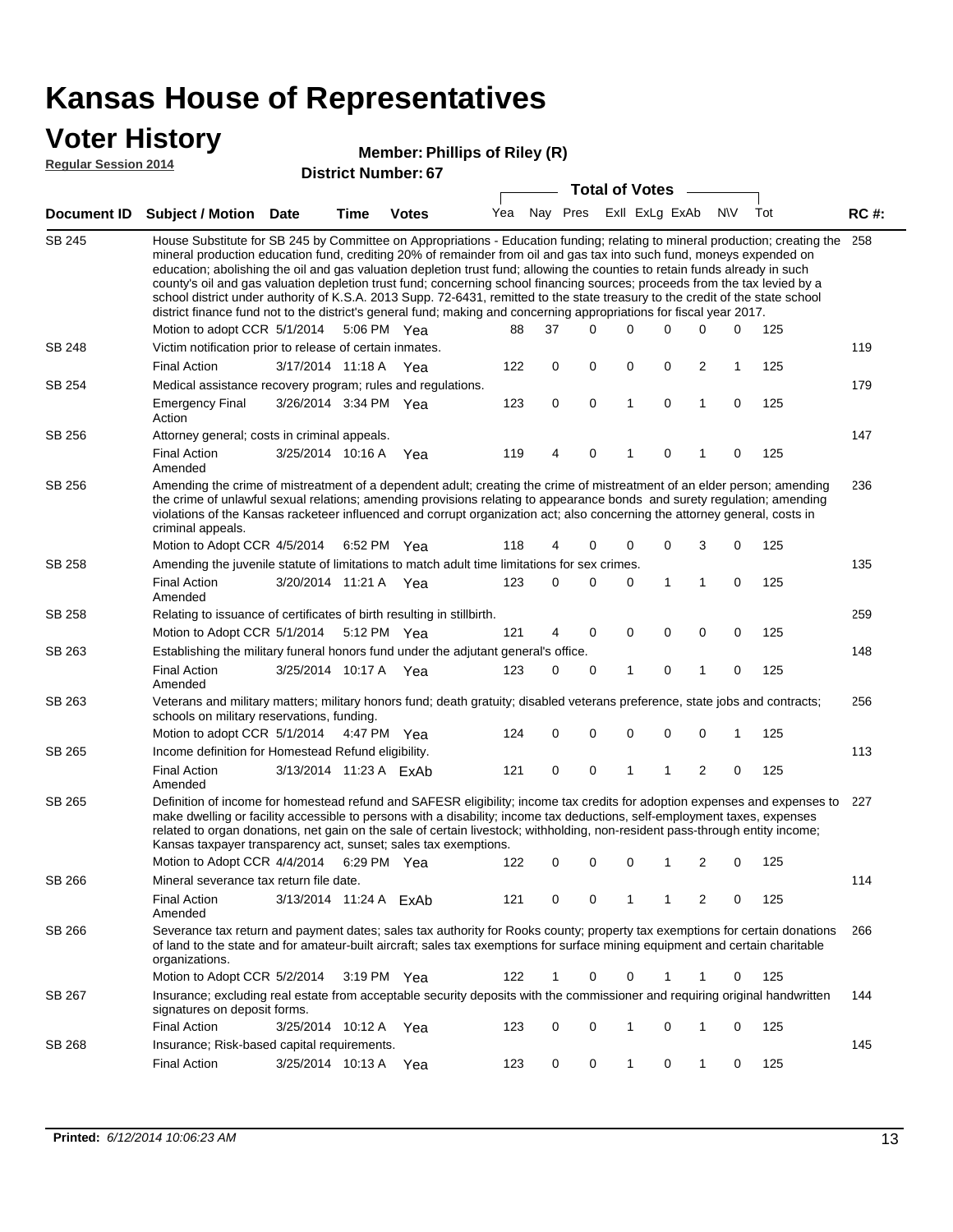## **Voter History**

**Regular Session 2014**

#### **Member: Phillips of Riley (R)**

|                    |                                                                                                                                                                                    |                       |      |              |     | <b>Total of Votes</b> |             |              |                |   |             |     |             |  |
|--------------------|------------------------------------------------------------------------------------------------------------------------------------------------------------------------------------|-----------------------|------|--------------|-----|-----------------------|-------------|--------------|----------------|---|-------------|-----|-------------|--|
| <b>Document ID</b> | <b>Subject / Motion Date</b>                                                                                                                                                       |                       | Time | <b>Votes</b> | Yea | Nay Pres              |             |              | Exll ExLg ExAb |   | N\V         | Tot | <b>RC#:</b> |  |
| <b>SB 271</b>      | Amending the Kansas medicaid fraud control act.                                                                                                                                    |                       |      |              |     |                       |             |              |                |   |             |     | 176         |  |
|                    | <b>Emergency Final</b><br><b>Action Amend</b>                                                                                                                                      | 3/26/2014 3:30 PM Yea |      |              | 123 | 0                     | 0           | 1            | $\mathbf 0$    | 1 | 0           | 125 |             |  |
| SB 271             | Amending the Kansas medicaid fraud control act.                                                                                                                                    |                       |      |              |     |                       |             |              |                |   |             |     | 228         |  |
|                    | Motion to Adopt CCR 4/4/2014 6:33 PM Yea                                                                                                                                           |                       |      |              | 122 | 0                     | 0           | 0            | 1              | 2 | 0           | 125 |             |  |
| SB 272             | Eliminating the 3% limit on controlled shooting area acreage in a county.                                                                                                          |                       |      |              |     |                       |             |              |                |   |             |     | 149         |  |
|                    | <b>Final Action</b>                                                                                                                                                                | 3/25/2014 10:19 A Yea |      |              | 123 | $\Omega$              | 0           | 1            | 0              | 1 | 0           | 125 |             |  |
| SB 273             | House Substitute for SB 273 by Committee on Transportation â€ <sup>4</sup> Commercial vehicles; regulation and registration thereof.                                               |                       |      |              |     |                       |             |              |                |   |             |     | 168         |  |
|                    | Final Action Sub Bill 3/26/2014 11:00 A Yea<br>Amended                                                                                                                             |                       |      |              | 122 | $\mathbf 1$           | 0           | -1           | 0              | 1 | 0           | 125 |             |  |
| SB 273             | Regulation of commercial motor vehicles; exemption from rules and regulations of the Kansas corporation commission.                                                                |                       |      |              |     |                       |             |              |                |   |             |     | 265         |  |
|                    | Motion to Adopt CCR 5/2/2014 3:10 PM Yea                                                                                                                                           |                       |      |              | 101 | 22                    | 0           | 0            | 1              | 1 | 0           | 125 |             |  |
| SB 274             | Political action committees, legislative leadership.                                                                                                                               |                       |      |              |     |                       |             |              |                |   |             |     | 169         |  |
|                    | <b>Final Action</b><br>Amended                                                                                                                                                     | 3/26/2014 11:01 A Yea |      |              | 108 | 15                    | 0           | $\mathbf{1}$ | 0              | 1 | 0           | 125 |             |  |
| SB 278             | Establishing the state board of veterinary examiners within the animal health division of the Kansas department of agriculture<br>for a two-year period.                           |                       |      |              |     |                       |             |              |                |   |             |     | 127         |  |
|                    | <b>Final Action</b>                                                                                                                                                                | 3/19/2014 11:24 A     |      | Yea          | 122 | 0                     | 0           | 0            | $\mathbf 1$    | 2 | 0           | 125 |             |  |
| SB 284             | Amending the Kansas 911 act.<br><b>Final Action</b>                                                                                                                                | 3/17/2014 11:24 A     |      | Yea          | 121 | 2                     | $\mathbf 0$ | $\mathbf 0$  | 0              | 2 | $\Omega$    | 125 | 124         |  |
| SB 285             | Optometrists; prohibition against limiting payment for covered services to insurance plan amounts.                                                                                 |                       |      |              |     |                       |             |              |                |   |             |     | 150         |  |
|                    | <b>Final Action</b><br>Amended                                                                                                                                                     | 3/25/2014 10:20 A     |      | Yea          | 123 | 0                     | 0           | 1            | 0              | 1 | 0           | 125 |             |  |
| SB 286             | Extending sunset date on certain agriculture fees from July 1, 2015, to July 1, 2019.                                                                                              |                       |      |              |     |                       |             |              |                |   |             |     | 151         |  |
|                    | <b>Final Action</b><br>Amended                                                                                                                                                     | 3/25/2014 10:23 A Yea |      |              | 76  | 47                    | 0           | $\mathbf 1$  | 0              | 1 | 0           | 125 |             |  |
| SB 286             | Agriculture; extending sunset date on certain agriculture fees from July 1, 2015, to July 1, 2018; national day of the cowboy;<br>establishing the local food and farm task force. |                       |      |              |     |                       |             |              |                |   |             |     | 264         |  |
|                    | Motion to adopt CCR 5/2/2014 3:04 PM Yea                                                                                                                                           |                       |      |              | 102 | 21                    | 0           | 0            | $\mathbf 1$    | 1 | 0           | 125 |             |  |
| SB 306             | Modernizing certain insurance laws to allow use of additional investments.                                                                                                         |                       |      |              |     |                       |             |              |                |   |             |     | 173         |  |
|                    | <b>Emergency Final</b><br>Action                                                                                                                                                   | 3/26/2014 3:26 PM Yea |      |              | 123 | 0                     | 0           | $\mathbf{1}$ | 0              | 1 | 0           | 125 |             |  |
| <b>SB 308</b>      | Updating the Kansas no-call act.                                                                                                                                                   |                       |      |              |     |                       |             |              |                |   |             |     | 138         |  |
|                    | <b>Final Action</b>                                                                                                                                                                | 3/21/2014 10:15 A     |      | Yea          | 117 | 0                     | 0           | 0            | 1              | 6 | 1           | 125 |             |  |
| SB 309             | Health insurance coverage for qualified professional associations.                                                                                                                 |                       |      |              |     |                       |             |              |                |   |             |     | 182         |  |
|                    | <b>Emergency Final</b><br>Action                                                                                                                                                   | 3/26/2014 3:38 PM Yea |      |              | 122 | $\mathbf{1}$          | 0           | 1            | 0              | 1 | $\mathbf 0$ | 125 |             |  |
| SB 310             | Grand juries; crimes to consider; amendment of indictment.                                                                                                                         |                       |      |              |     |                       |             |              |                |   |             |     | 180         |  |
|                    | <b>Emergency Final</b><br>Action                                                                                                                                                   | 3/26/2014 3:35 PM Yea |      |              | 122 | 1                     | 0           | -1           | 0              | 1 | 0           | 125 |             |  |
| SB 311             | Increasing the noneconomic damages cap and changing rules related to expert evidence.                                                                                              |                       |      |              |     |                       |             |              |                |   |             |     | 142         |  |
|                    | <b>Final Action</b><br>Amended                                                                                                                                                     | 3/24/2014 10:17 A Yea |      |              | 119 | 3                     | 0           | 0            | 0              | 3 | 0           | 125 |             |  |
| SB 311             | Increasing the noneconomic damages cap, changing rules related to expert evidence and repealing statutes pertaining to<br>collateral source benefits.                              |                       |      |              |     |                       |             |              |                |   |             |     | 203         |  |
|                    | Motion to adopt CCR 4/3/2014 6:15 PM Yea                                                                                                                                           |                       |      |              | 120 | 4                     | 0           | 0            | 0              | 1 | 0           | 125 |             |  |
| SB 321             | Return of premiums separate from notice of denial of coverage.                                                                                                                     |                       |      |              |     |                       |             |              |                |   |             |     | 146         |  |
|                    | <b>Final Action</b>                                                                                                                                                                | 3/25/2014 10:15 A Yea |      |              | 123 | 0                     | 0           | $\mathbf{1}$ | 0              | 1 | 0           | 125 |             |  |
| SB 329             | Clarifying court orders relating to parents in juvenile offender cases.<br><b>Final Action</b><br>Amended                                                                          | 3/20/2014 11:23 A Yea |      |              | 123 | 0                     | 0           | 0            | 1              | 1 | 0           | 125 | 136         |  |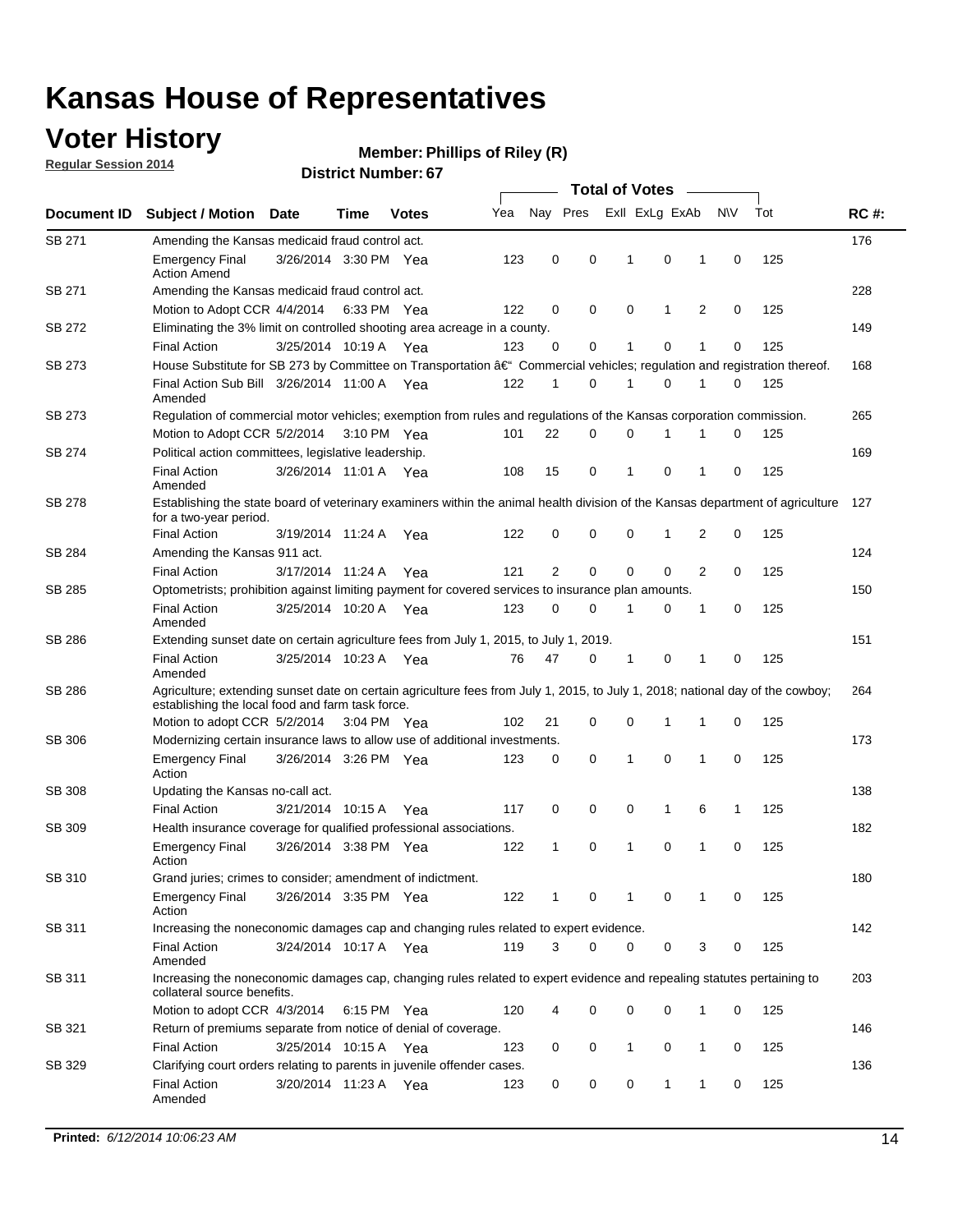### **Voter History**

**Regular Session 2014**

**Member: Phillips of Riley (R)** 

|                 |                                                                                                                                                                    |                       |             |              |     |              |                |              | <b>Total of Votes</b> |                |             |     |             |
|-----------------|--------------------------------------------------------------------------------------------------------------------------------------------------------------------|-----------------------|-------------|--------------|-----|--------------|----------------|--------------|-----------------------|----------------|-------------|-----|-------------|
| Document ID     | <b>Subject / Motion</b>                                                                                                                                            | Date                  | Time        | <b>Votes</b> | Yea | Nay Pres     |                |              | Exll ExLg ExAb        |                | <b>NV</b>   | Tot | <b>RC#:</b> |
| SB 329          | Clarifying court orders relating to parents in juvenile offender cases and changing the statute of limitations on certain juvenile<br>offenses.                    |                       |             |              |     |              |                |              |                       |                |             |     | 242         |
|                 | Motion to adopt CCR 4/30/2014 3:23 PM Yea                                                                                                                          |                       |             |              | 122 | 1            | 0              | 1            | 1                     | 0              | 0           | 125 |             |
| SB 344          | Special permits, oversized loads, transportation of hay or feed stuffs.                                                                                            |                       |             |              |     |              |                |              |                       |                |             |     | 152         |
|                 | <b>Final Action</b><br>Amended                                                                                                                                     | 3/25/2014 10:24 A     |             | Yea          | 122 | $\mathbf{1}$ | 0              | 1            | 0                     | 1              | 0           | 125 |             |
| SB 349          | Boiler safety act; deputy inspectors.                                                                                                                              |                       |             |              |     |              |                |              |                       |                |             |     | 128         |
|                 | <b>Final Action</b><br>Amended                                                                                                                                     | 3/19/2014 11:25 A     |             | Yea          | 119 | 3            | 0              | 0            | 1                     | $\overline{2}$ | $\mathbf 0$ | 125 |             |
| SB 349          | Board of technical professions; recodification of professions and scope of practice, other; boiler safety act, deputy<br>inspectors.                               |                       |             |              |     |              |                |              |                       |                |             |     | 215         |
|                 | Motion to Adopt CCR 4/4/2014                                                                                                                                       |                       | 10:02 A     | Yea          | 112 | 11           | 0              | 1            | 0                     | 1              | 0           | 125 |             |
| SB 351          | Vehicle identification numbers; penalties; damages.                                                                                                                |                       |             |              |     |              |                |              |                       |                |             |     | 153         |
|                 | <b>Final Action</b>                                                                                                                                                | 3/25/2014 10:25 A     |             | Yea          | 123 | 0            | 0              | 1            | 0                     | 1              | 0           | 125 |             |
| SB 357          | Increasing the number of allowable hunter education deferrals.                                                                                                     |                       |             |              |     |              |                |              |                       |                |             |     | 154         |
|                 | <b>Final Action</b><br>Amended                                                                                                                                     | 3/25/2014 10:26 A     |             | Yea          | 97  | 26           | 0              | 1            | 0                     | 1              | 0           | 125 |             |
| <b>SB 357</b>   | Authorizing land purchases by the state; amending process state uses to address seized wildlife; increasing the number of<br>allowable hunter education deferrals. |                       |             |              |     |              |                |              |                       |                |             |     | 275         |
|                 | Motion to Adopt CCR 5/2/2014                                                                                                                                       |                       | 7:53 PM Yea |              | 113 | 11           | 0              | 0            | 0                     | 1              | 0           | 125 |             |
| SB 359          | Relating to asbestos-related liability.                                                                                                                            |                       |             |              |     |              |                |              |                       |                |             |     | 177         |
|                 | <b>Emergency Final</b><br>Action                                                                                                                                   | 3/26/2014 3:32 PM Yea |             |              | 94  | 29           | $\mathbf 0$    | 1            | 0                     | $\mathbf 1$    | 0           | 125 |             |
| <b>SB 367</b>   | Creating the student data privacy act.                                                                                                                             |                       |             |              |     |              |                |              |                       |                |             |     | 186         |
|                 | <b>Emergency Final</b><br><b>Action Amend</b>                                                                                                                      | 3/26/2014 3:43 PM Yea |             |              | 119 | 4            | 0              | 1            | $\mathbf 0$           | 1              | 0           | 125 |             |
| SB 367          | Creating the student data privacy act.                                                                                                                             |                       |             |              |     |              |                |              |                       |                |             |     | 245         |
|                 | Motion to adopt CCR 4/30/2014 3:41 PM Yea                                                                                                                          |                       |             |              | 123 | 0            | 0              | 1            | 1                     | $\mathbf 0$    | 0           | 125 |             |
| SB 371          | Amending employment security law regarding disposition of penalty funds and disclosure of confidential information.                                                |                       |             |              |     |              |                |              |                       |                |             |     | 129         |
|                 | <b>Final Action</b>                                                                                                                                                | 3/19/2014 11:27 A     |             | Yea          | 90  | 32           | $\mathbf 0$    | 0            | 1                     | 2              | 0           | 125 |             |
| SB 372          | Amending the shared work unemployment compensation program; layoff aversion.                                                                                       |                       |             |              |     |              |                |              |                       |                |             |     | 155         |
|                 | <b>Final Action</b>                                                                                                                                                | 3/25/2014 10:28 A     |             | Yea          | 123 | 0            | 0              | $\mathbf{1}$ | 0                     | 1              | 0           | 125 |             |
| SB 402          | Amending statutes related to the Kansas criminal justice information system committee.                                                                             |                       |             |              |     |              |                |              |                       |                |             |     | 178         |
|                 | <b>Emergency Final</b><br>Action                                                                                                                                   | 3/26/2014 3:33 PM     |             | Yea          | 123 | 0            | 0              | 1            | 0                     | 1              | 0           | 125 |             |
| SB 423          | Authorizing Department of Administration to sell Landon and Eisenhower state office buildings.                                                                     |                       |             |              |     |              |                |              |                       |                |             |     | 233         |
|                 | <b>Final Action</b><br>Amended                                                                                                                                     | 4/5/2014              | 10:28 A     | Nay          | 66  | 55           | 0              | 0            | 0                     | 4              | 0           | 125 |             |
| SB 424          | Amending the statutory requirements for a valid hospital lien.                                                                                                     |                       |             |              |     |              |                |              |                       |                |             |     | 183         |
|                 | <b>Emergency Final</b><br>Action                                                                                                                                   | 3/26/2014 3:39 PM Yea |             |              | 115 | 8            | 0              | 1            | 0                     | 1              | 0           | 125 |             |
| <b>SCR 1618</b> | Substitute for SCR 1618 by Committee on Federal and State Affairs -- State constitutional amendment authorizing raffles.                                           |                       |             |              |     |              |                |              |                       |                |             |     | 170         |
|                 | Final Action Sub Bill 3/26/2014 11:06 A Yea                                                                                                                        |                       |             |              | 102 | 19           | $\overline{2}$ | 1            | 0                     | 1              | 0           | 125 |             |
| <b>SCR 1620</b> | Port authority; creation in Stafford, Kansas.                                                                                                                      |                       |             |              |     |              |                |              |                       |                |             |     | 234         |
|                 | <b>Final Action</b>                                                                                                                                                | 4/5/2014              | 10:29 A     | Yea          | 121 | 0            | 0              | 0            | 0                     | 4              | 0           | 125 |             |